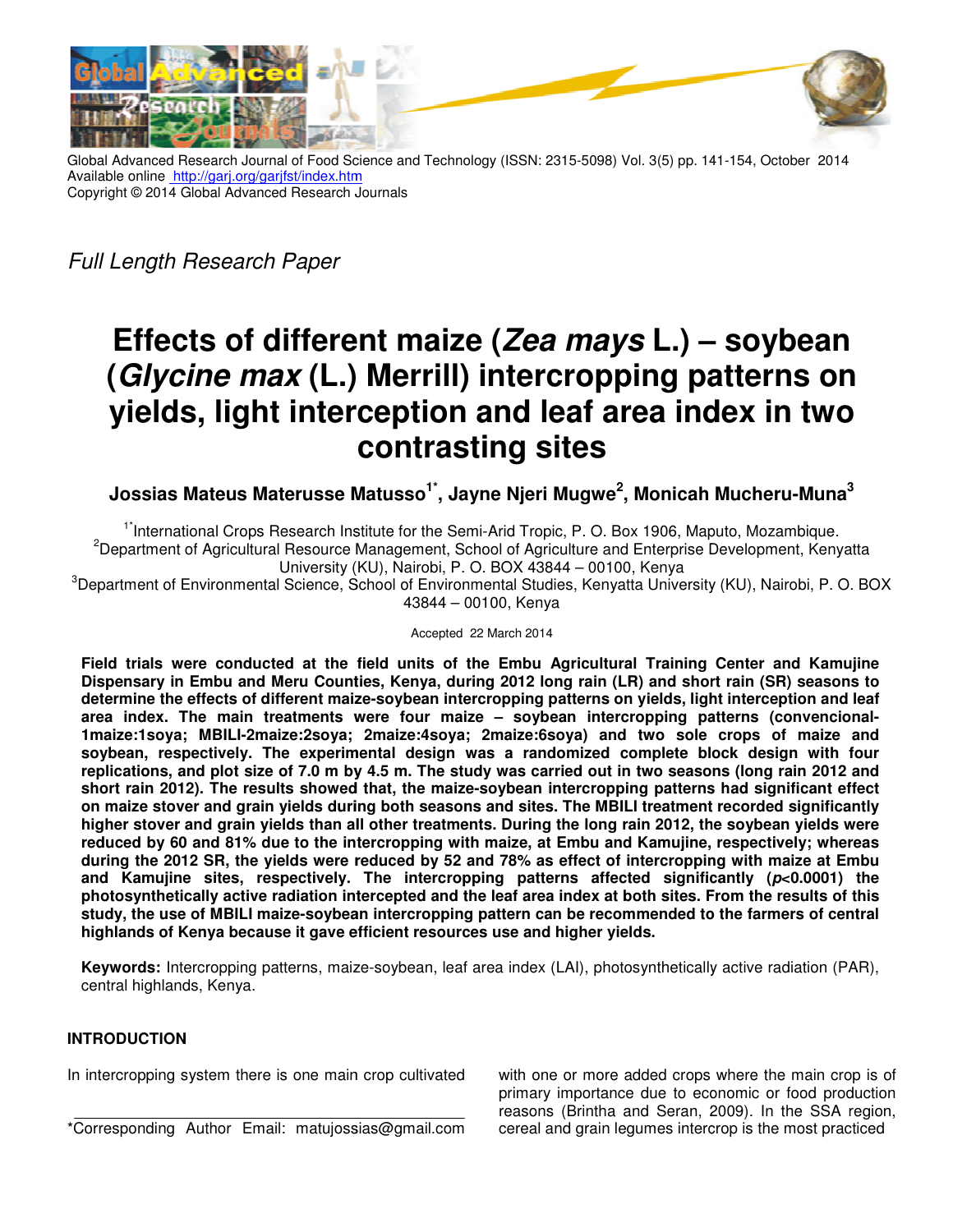by smallholder farmers (Odendo, Bationo and Kimani, 2011; Sanginga and Woomer, 2009). The major reason why these farmers intercrop cereals and grain legumes is because they are particularly important human food as they are rich in protein and are sometimes sold for cash income (Odendo, Bationo and Kimani, 2011). In addition, intercrops give them the stability of the yields over several seasons (Ofori and Stern, 1987; Steiner, 1982), when one crop fails, the other might still give a reasonable yield (Prasad and Brook, 2005; Beets, 1982; Steiner, 1982). Furthermore, grain legumes help maintain and improve soil fertility due to their ability to biologically fix atmospheric nitrogen (Sanginga and Woomer, 2009; Jarenyama *et al.,* 2000). Despite that, the intercropping of cereal-legume may lead to reduction in yield of the legume component because of the adverse competitive effects (Willey *et al*., 1983). Often, the cereal component with relatively higher growth rate, height advantage and a more extensive rooting system is favored in the competition with the associated legume crop. Thus, the greater yield loss of the minor crop is mainly due to reduced photosynthetically active radiation (PAR) reaching the lower parts of the intercrop canopy, occupied by the minor legume (Liu *et al*., 2010). The intensity and the quality of solar radiation intercepted by the canopy are important determinants of yield components and therefore yield of soybean since it is sensitive to shading (Liu *et al*., 2010; Purcell, 2000). Light levels during the late flowering to mid pod formation stages of growth have been found to be more critical than during vegetative and late reproductive periods (Liu *et al*., 2010; Schou, Jeffers and Streeter, 1978). Therefore, any interventions that lead to increased amount of PAR interception by the minor crop have potential to increase the yield of the minor crop and increase productivity of the intercropping system (Mashingaidze, 2004). For instance, Woomer and Tungani (2003) reported that MBILI system had resulted in 20 percent more light penetration to the minor legume component when compared to the conventional intercropping pattern. Ennin, Clegg and Francis (2002) found that per cent PAR intercepted by intercrops was 4 percent greater in closer row arrangements of soybean and maize than in equally spaced 2 rows soybean: 2 rows maize. Reddy, Floyd and Willey (1980) reported that millet-groundnut intercrop system was 28 percent more efficient in light use than their monocrops, which was attributed to approximately 30 percent greater LAI of the intercrop than the sole crops. Leaf area index of a canopy is important for predicting crop growth and yields (Xinyou *et al.*, 2003). A reasonable LAI is critical to maintain high photosynthetic rates and the yield (Xiaolei and Zhifeng, 2002). If the index is too low, not enough light will be absorbed and if too high, lower leaves will not receive enough light and will thus be a liability (Brintha and Seran, 2009). On the other hand, intercropping can lead to reduction in yield of one or more of component crops due to adverse

competitive effects (Willey and Rao, 1980). A review by Ofori and Stern (1987), of 40 published papers showed that the yield of the legume component declined on average by about 52 percent of the sole crop yield whereas the cereal yield was reduced by only 11 percent. The general observations from this are that yields of the legume components are significantly depressed by cereal components in intercropping, which is attributed to reduced photosynthetically active radiation (PAR) that reaches the lower parts of the maize canopy occupied by the soybean crop.

We investigated the effects of different maize-soybean intercropping patterns on yields, light interception and leaf area index. The hypotheses tested were: (i) the MBILI intercropping pattern gives significantly higher yields than conventional intercropping pattern. (ii) the 2:6 intercropping pattern of maize-soybean is more efficient in light use and gives higher leaf area index than conventional (1M:1S) intercropping pattern.

# **MATERIALS AND METHODS**

# **Study area**

The experiment was carried out in two sub counties of central highlands of Kenya, namely Embu West and Tigania East sub counties.

# **Embu West Sub County**

Embu West District is located in Embu County, in the central highlands of Kenya, and occupies an area of 708  $Km<sup>2</sup>$  and is bordered by Mbeere district to the East and South East, Kirinyaga to the West and Meru South to the North. The experimental site lies within N 0° 31´ 4.2´´ E  $37^{\circ}$  27<sup> $\circ$ </sup> 20<sup> $\circ$ </sup> and at the altitude of 1468 m above the sea level (ASL), at Embu Agricultural Staff Training College. The major agro-ecological zone (AEZ) is Upper Midland 2 (UM 2). The soils are mainly humic Nitisols and the total arable land area is  $478$  Km<sup>2</sup> with total available agricultural land area covering 371 Km<sup>2</sup>. The average annual rainfall varies from 909 to 1230 mm with long rainy season between March and June and short rainy season between October and December, respectively (Jaetzold *et al*., 2006).

# **Tigania East Sub County**

Tigania East Sub County is located in Meru County, in the central highlands of Kenya and it occupies 108.6  $\text{km}^2$ . The experimental site lies within N 0° 6' 19.5" E 037° 64' 39.6´´ and at the altitude of 935 m above the sea level (ASL), at Kamujine Dispensary in Mikinduri Division. The major agro-ecological zones are Lower Midlands 3 and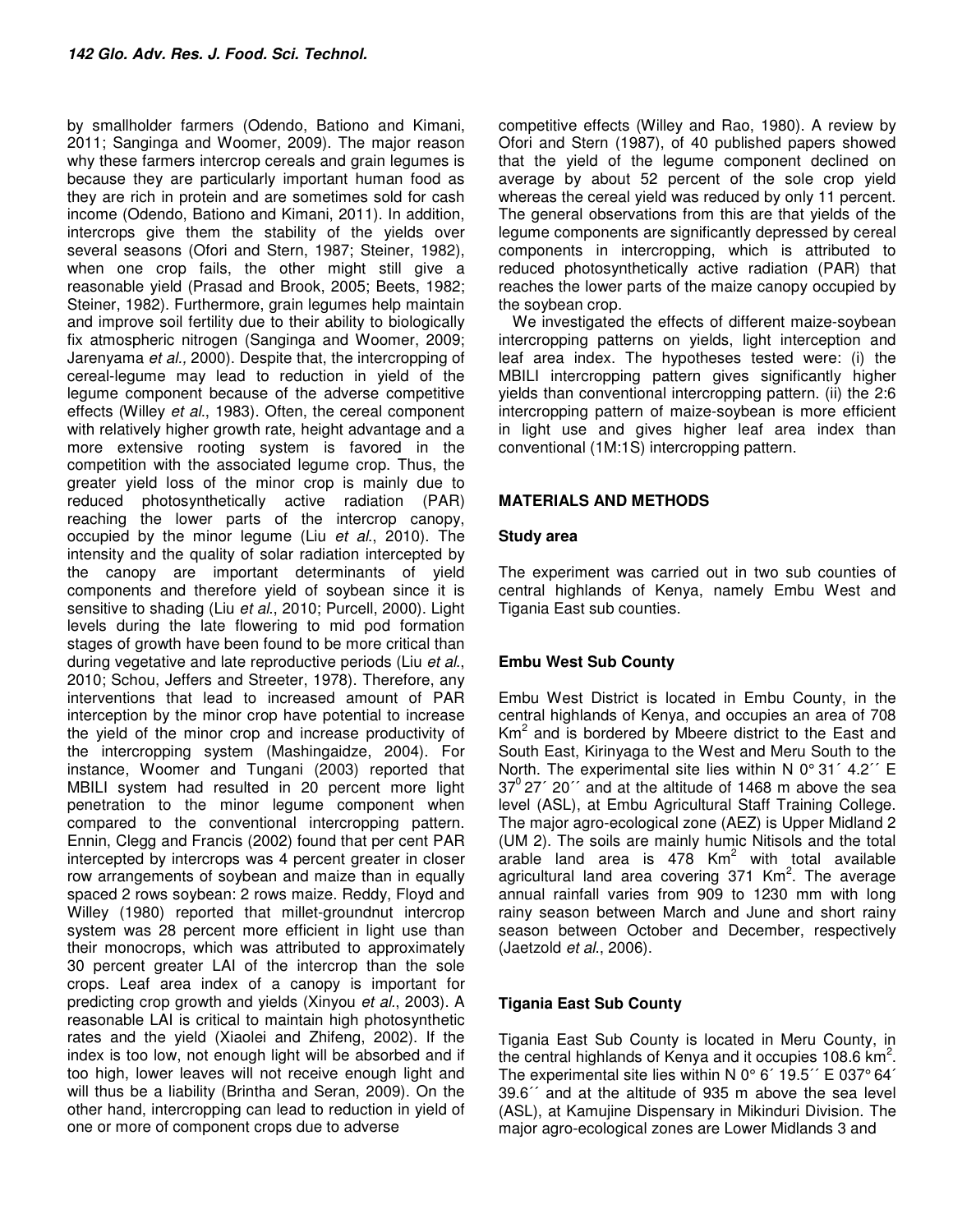Upper Midland 3 (LM 3 and UM 3), the soils are mainly eutric Nitisols and humic Cambisols. The annual average temperature varies from 19.2 °C to 22.9 °C. The average annual rainfall varies from 1000 to 2200 mm with long rainy season between March and June and short rainy season between October and December, respectively (Jaetzold *et al.*, 2006).

#### **Experiment design and treatments**

The experiment in this study was established in Embu-ATC (Embu West district) and in Kamujine (Tigania East district) in March 2012 and it was laid out as a randomized complete block design (RCBD). There were four replicate blocks and plot sizes measuring 7 m x 4.5 m The cropping system was of sole maize (*Zea mays* L.), sole soybean (*Glycine max* (L.) Merrill) and maize (M) – soybean (S) intercropping with cropping patterns (Table 1).

#### **Management of the experiment**

The fields were ploughed using hand hoe and left as such for two weeks. Plots measuring 7.0 x 4.5 m were marked just before planting. Pathways measuring 3.0 m and 2.0 m were left between the blocks and plots, respectively. At Embu-ATC, planting was done on the  $23<sup>rd</sup>$  of March and 12<sup>th</sup> of October 2012 for the 1<sup>st</sup> and 2<sup>nd</sup> seasons, respectively. At Kamujine, planting was done on the 26<sup>th</sup> of March and 15<sup>th</sup> of October 2012 for the 1<sup>st</sup> and 2 nd seasons, respectively. The sole maize (*Zea mays* L.) var. DK 8031 was planted at a spacing of 0.75 m 0.50 m inter and intra-row, respectively. The number of hills per row was 10 with three seeds per hill in order to ensure maximum plant population and to account for germination failure; and two weeks after germination the excess plants were thinned out to remain with two plants per hill. The sole soybean (*Glycine max* (L.) Merrill) var. Gazelle was hand drilled at a spacing of 0.45 m  $\times$  0.10 m in inter and intra – row spacing resulting to 62 plants per row to ensure maximum germination/population and the excess plants were thinned out to remain with the recommended population of 31 plants per row after 2 weeks of emergence. The following external nutrient replenishment inputs were applied per plot: 6kg of manure equivalent to  $30$  kg N ha<sup>-1</sup>, applied two weeks before planting; 94.5 grams of CAN as source of N, equivalent to 30 kg N ha<sup>-1</sup>, for soybean the Nitrogen (starter N) was applied at sowing while for maize it was applied when the crop had six leaves, as topdressing; 189 grams of TSP as source of P, equivalent to 60 kg P ha<sup>-1</sup>, which was applied at sowing. The fertilizers were applied accordingly to the recommendation. Management practices were the same for both the monocrop and the maize – soybean intercrop.

#### **Maize and soybean harvest and yields**

Maize and soybean grain and stover was harvested at maturity from a net area of each treatment demarcated after leaving out two rows on each side of the plot and the first two and the last two maize/soybean plants on each row to minimize the edge effect. The entire plants on the plots was harvested by cutting at the ground level and weighted to represent the total fresh weight. Maize/Soybean cobs/pods were manually separated from the stover, sun-dried, and packed in sacks before threshing. After threshing, moisture content of the grains was determined using a moisture meter and grain yield adjusted to 12 percent moisture content using the following formula. Similarly, the yields were calculated using the following formulas.

Adjusted yield = measured yield 
$$
*(100 - \text{sample moisture content})
$$

\n(1)

\n(1)

$$
Yield(t/ha) = 10 * \frac{Dry weight (kg/m2)}{Net area (m2)} \tag{2}
$$

### **Determination of light interception and leaf area index**

Radiation interception of photosynthetically active radiation was measured in both the sole crop and the different intercropping patterns using a Sunfleck Ceptometer. The measurements were taken between 11.30 am and 01:30 pm (local time) at an interval of fourteen days. The PAR intercepted was then calculated according to Goudriaan (1988) as follows;

% *PAR* intercepted = 
$$
\frac{(PAR_a - PAR_b)}{PAR_a} * 100
$$
 (3)

Where,  $PAR_a = PAR$  above the canopy and  $PAR_b = PAR$ below the canopy.

The determination of LAI was done using the inversion of transmitted PAR, as indicated in the equation according to Goudriaan (1988)

$$
L = \frac{\left[ \left( 1 - \frac{1}{2K} \right) f_b - 1 \right] \ln \tau}{A (1 - 0.47 f_b)} \tag{4}
$$

Where, L is leaf area index; K is the extinction coefficient for the canopy, given as  $k = \frac{1}{2cos\theta}$  with  $\Theta$  the zenith angle of the sun;  $f<sub>b</sub>$  is the fraction of incident PAR;  $\tau$  is the ration of PAR measured below the canopy to PAR above the canopy; A is given as  $A = 0.283 + 0.785a - 0.159a^2$ , with a the leaf absorptivity in the PAR band (typically around 0.9).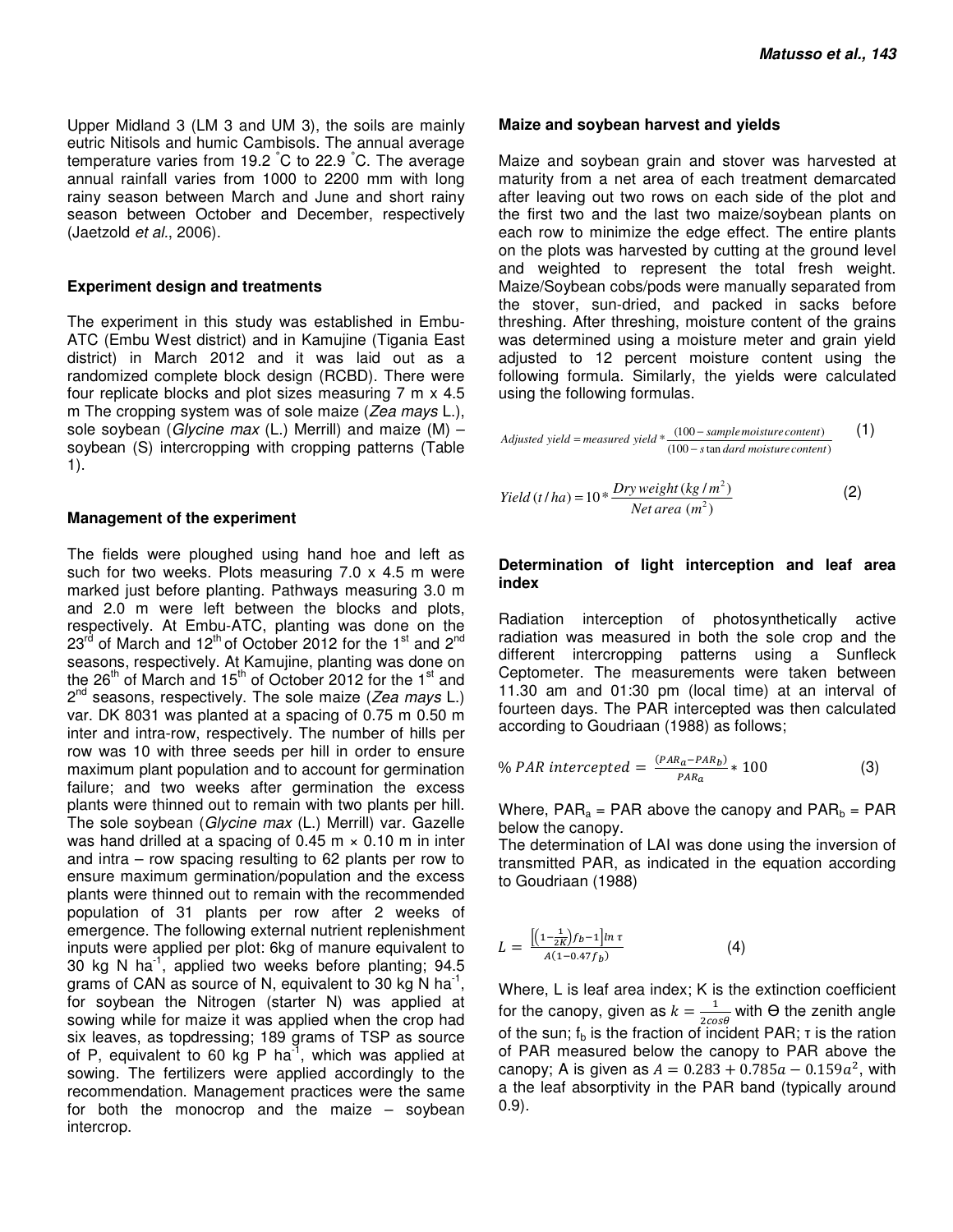| Treatment | <b>Cropping system</b> | Treatment | <b>Cropping system</b> |
|-----------|------------------------|-----------|------------------------|
|           | Sole maize             | T4        | Maize-Sovbean (2:2)    |
| רי        | Sole sovbean           | T5        | Maize-Soybean (2:4)    |
| т٥        | Maize-Soybean (1:1)    | T6        | Maize-Soybean (2:6)    |

 **Table 1:** Treatments in the two sites (ATC-Embu and Kamujine)

**Table 2:** Effect of intercropping pattern on maize yields and harvest index during 2012 LR and 2012 SR at Embu and Kamujine sites

| Location              | <b>Treatment</b>      |             | Stover yield (t/ha) |                | Grain yield (t/ha) |
|-----------------------|-----------------------|-------------|---------------------|----------------|--------------------|
|                       |                       | 2012 LR     | 2013 SR             | 2012 LR        | 2013 SR            |
|                       | Sole maize            | 11.73       | 8.14                | 4.95           | 4.58               |
|                       | Maize-Soybean (1M:1S) | 12.64       | 7.74                | 5.49           | 5.16               |
| Embu                  | Maize-Soybean (2M:2S) | 13.12       | 7.62                | 6.11           | 5.62               |
|                       | Maize-Soybean (2M:4S) | 8.89        | 4.91                | 4.05           | 3.48               |
|                       | Maize-Soybean (2M:6S) | 5.26        | 4.45                | 2.74           | 3.16               |
| p-value               |                       | $0.0001***$ | $< 0.0001***$       | $< 0.0001$ *** | $0.0467*$          |
| $LSD_{(0.05)}$        |                       | 2.59        | 1.31                | 0.87           | 1.79               |
|                       | Sole maize            | 3.81        | 6.00                | 3.36           | 2.98               |
|                       | Maize-Soybean (1M:1S) | 3.87        | 6.34                | 3.09           | 3.44               |
| Kamujine              | Maize-Soybean (2M:2S) | 2.95        | 6.55                | 3.07           | 3.55               |
|                       | Maize-Soybean (2M:4S) | 2.59        | 4.83                | 2.47           | 2.86               |
|                       | Maize-Soybean (2M:6S) | 1.90        | 3.97                | 1.9            | 1.82               |
| p-value               |                       | $0.0461*$   | $0.0005***$         | 0.0704ns       | $0.0006***$        |
| LSD <sub>(0.05)</sub> |                       | 1.43        | 1.00                | 1.07           | 0.64               |

ns – not significant; \*significant at *p*≤0.05; \*\*significant at *p*<0.01; \*\*\*significant at *p*<0.001.

**Table 3:** Effect of intercropping pattern on soybean yields and harvest index during 2012 LR and 2012 SR at Embu and Kamujine sites

| Location              | <b>Treatment</b>      |               | Stover yield $(t \text{ ha}^{-1})$ |             | Grain yield (t ha <sup>-1</sup> ) |
|-----------------------|-----------------------|---------------|------------------------------------|-------------|-----------------------------------|
|                       |                       | 2012 LR       | 2012 SR                            | 2012 LR     | 2012 SR                           |
|                       | Sole soybean          | 1.41          | 1.45                               | 1.44        | 1.65                              |
|                       | Maize-Soybean (1M:1S) | 0.40          | 0.76                               | 0.26        | 0.41                              |
| Embu                  | Maize-Soybean (2M:2S) | 0.53          | 0.55                               | 0.35        | 0.42                              |
|                       | Maize-Soybean (2M:4S) | 0.60          | 0.83                               | 0.46        | 0.76                              |
|                       | Maize-Soybean (2M:6S) | 1.03          | 1.17                               | 0.88        | 1.01                              |
| p-value               |                       | $0.0015**$    | $0.0001***$                        | $0.0002***$ | $< 0.0001***$                     |
| LSD <sub>(0.05)</sub> |                       | 0.43          | 0.28                               | 0.39        | 0.18                              |
|                       | Sole soybean          | 1.09          | 1.27                               | 0.56        | 0.72                              |
|                       | Maize-Soybean (1M:1S) | 0.18          | 0.21                               | 0.05        | 0.07                              |
| Kamujine              | Maize-Soybean (2M:2S) | 0.19          | 0.24                               | 0.04        | 0.08                              |
|                       | Maize-Soybean (2M:4S) | 0.52          | 0.58                               | 0.17        | 0.30                              |
|                       | Maize-Soybean (2M:6S) | 0.78          | 0.83                               | 0.24        | 0.37                              |
| p-value               |                       | $< 0.0001***$ | $0.0004***$                        | $0.0007***$ | $< 0.0001***$                     |
| LSD <sub>(0.05)</sub> |                       | 0.13          | 0.39                               | 0.20        | 0.08                              |

ns – not significant; \*significant at *p*≤0.05; \*\*significant at *p*<0.01; \*\*\*significant at *p*<0.001.

## **DATA ANALYSIS**

Data of maize and soybean yields, PAR and LAI were subjected to analysis of variance using SAS version 8. To test for significant differences between different cropping pattern and conventional intercropping systems, the yields were subjected to *t-student* test at 95 percent of significance level (*p* < 0.05).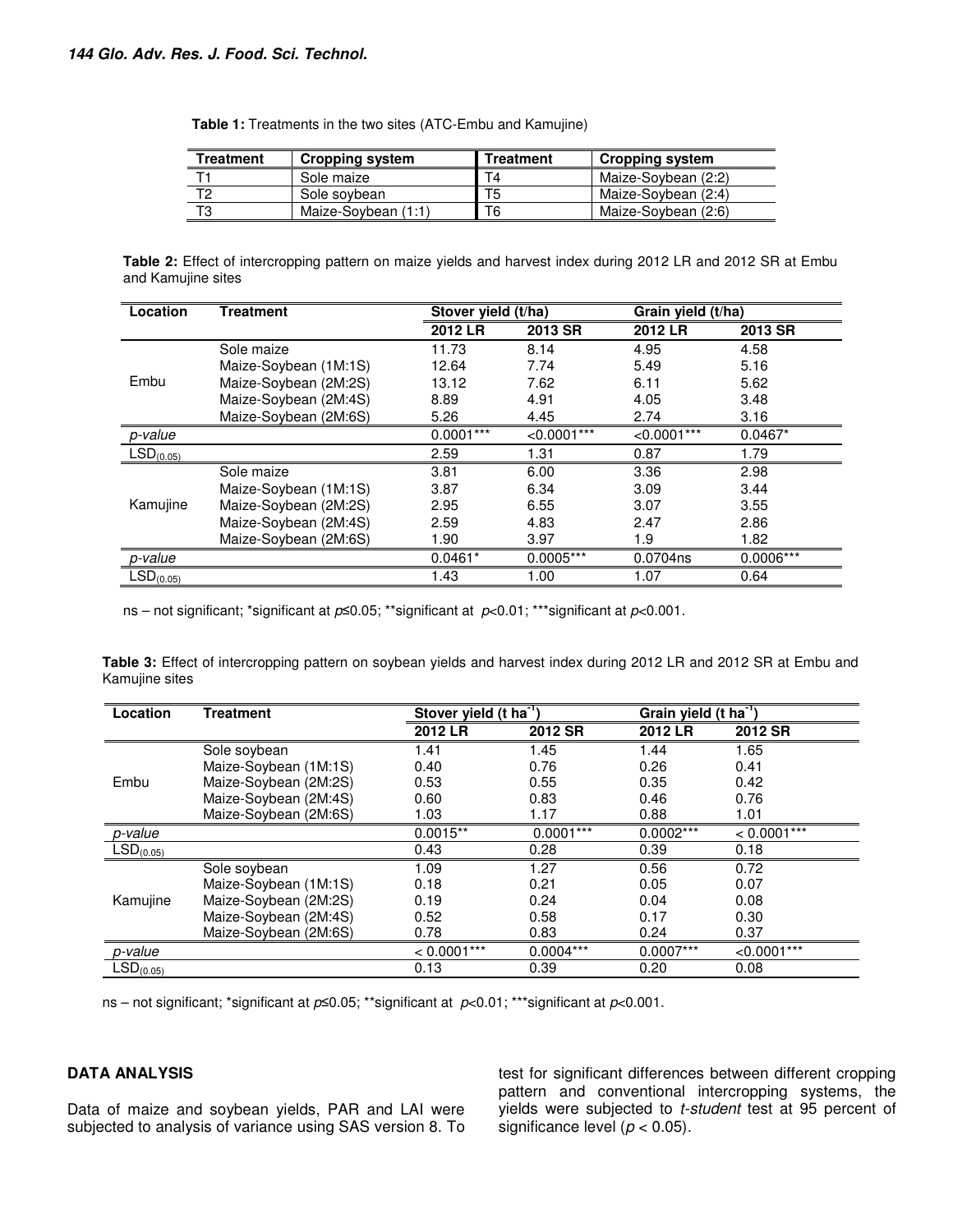| Location              | <b>Row position</b> | Maize-Soybean (2M:4S) |                    |                    |                    |  |  |
|-----------------------|---------------------|-----------------------|--------------------|--------------------|--------------------|--|--|
|                       |                     | Stover yield (t/ha)   |                    | Grain yield (t/ha) |                    |  |  |
|                       |                     | 2012 LR               | 2012 SR            | 2012 LR            | 2012 SR            |  |  |
| Embu                  | Middle              | 0.07                  | 0.095a             | 0.05               | 0.061a             |  |  |
|                       | Closer              | 0.06                  | 0.086 <sub>b</sub> | 0.04               | 0.052 <sub>b</sub> |  |  |
| p-value               |                     | $0.0278*$             | $0.0113**$         | $0.0009***$        | $0.0108**$         |  |  |
| LSD <sub>(0.05)</sub> |                     | 0.01                  | 0.007              | 0.01               | 0.007              |  |  |
|                       | Middle              | 0.05                  | 0.066              | 0.019              | 0.034              |  |  |
| Kamujine              | Closer              | 0.05                  | 0.054              | 0.015              | 0.027              |  |  |
| p-value               |                     | 0.7292                | $0.0088**$         | $0.0251*$          | $0.0085**$         |  |  |
| $LSD_{(0.05)}$        |                     | 0.01                  | 0.009              | 0.004              | 0.005              |  |  |

 **Table 4:** Shading effect on soybean yield in the 2M:4S during 2012 LR and 2012 SR at Embu and Kamujine sites

ns – not significant; \*significant at *p*≤0.05; \*\*significant at *p*<0.01; \*\*\*significant at *p*<0.001.

**Table 5:** Shading effect on soybean yield in the 2M:6S treatment during 2012 LR and 2012 SR at Embu and Kamujine sites

| Location                                    | <b>Row position</b> | Maize-Soybean (2M:6S) |                     |           |                    |  |  |
|---------------------------------------------|---------------------|-----------------------|---------------------|-----------|--------------------|--|--|
|                                             |                     |                       | Stover yield (t/ha) |           |                    |  |  |
|                                             |                     | 2012 LR               | 2012 SR             | 2012 LR   | <b>2012 SR</b>     |  |  |
| Embu                                        | Middle              | 0.11                  | 0.13a               | 0.10      | 0.12a              |  |  |
|                                             | Closer              | 0.08                  | 0.12a               | 0.07      | 0.09 <sub>b</sub>  |  |  |
| p-value                                     |                     | $0.0179*$             | 0.1008              | $0.0236*$ | $0.0297*$          |  |  |
| LSD <sub>(0.05)</sub>                       |                     | 0.03                  | 0.02                | 0.03      | 0.02               |  |  |
|                                             | Middle              | 0.086                 | 0.10a               | 0.024     | 0.065a             |  |  |
| Kamujine                                    | Closer              | 0.066                 | 0.060 <sub>b</sub>  | 0.016     | 0.036 <sub>b</sub> |  |  |
| p-value                                     |                     | 0.1049                | $0.0051**$          | $0.0305*$ | $0.0017**$         |  |  |
| $\overline{\textsf{LSD}}_{\textsf{(0.05)}}$ |                     | 0.025                 | 0.03                | 0.007     | 0.02               |  |  |

ns – not significant; \*significant at *p*≤0.05; \*\*significant at *p*<0.01; \*\*\*significant at *p*<0.001.



**Figure 1:** Relationship between soybean grain yield with PAR intercepted and LAI in middle rows during 2012 SR at Embu site

# **RESULTS AND DISCUSSION**

**Effects of maize-soybean intercropping patterns on maize and soybean yields** 

#### **Maize yields**

At Embu during both seasons, maize stover and grain yields were significantly affected by the intercropping pattern (Table 2). For instance, during 2012 LR the MBILI treatment recorded significantly higher stover and grain yields (13.12 t ha<sup>-1</sup>,  $p=0.0001$  and 6.11 t ha<sup>-1</sup>,  $p < 0.0001$ , respectively) than all the other treatments. During the 2012 SR, similar trend emerged with the MBILI treatment recording significantly the highest stover and grain yield 7.62 t ha<sup>-1</sup>,  $p < 0.0001$  and 5.62 t ha<sup>-1</sup>  $p=0.0467$ , respectively (Table 2).

During both seasons at Kamujine site, maize stover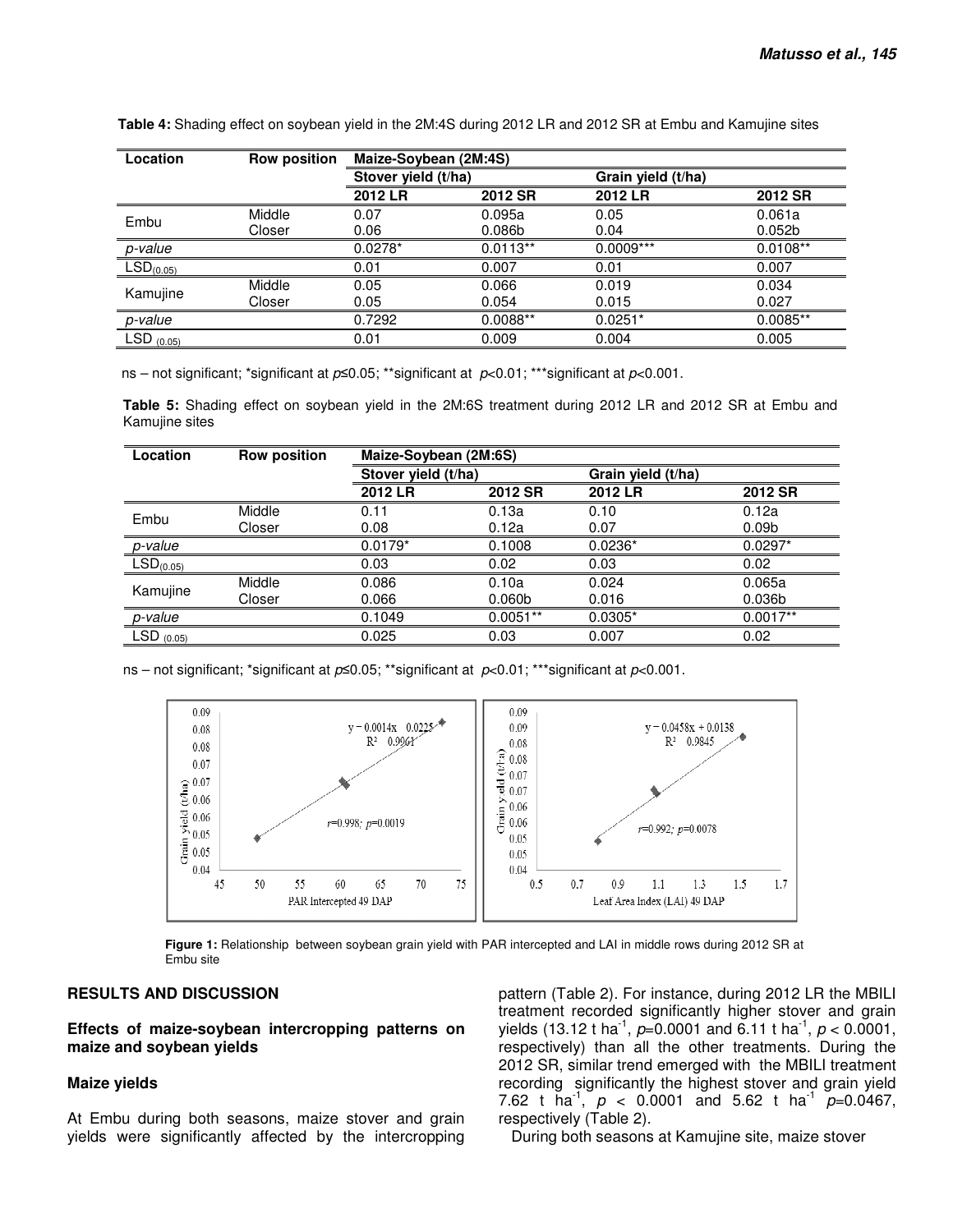

**Figure 2:** Relationship between soybean stover yield with PAR intercepted and LAI in middle rows during 2012 SR at Kamujine site



**Figure 3:** Relationship between soybean grain yield with PAR intercepted and LAI in middle rows during 2012 SR at Kamujine site

yield was significantly (*p ≤* 0.05) affected by the intercropping pattern. For instance, during 2012 LR the conventional treatment produced significantly the highest stover yield (3.87 t ha<sup>-f</sup>, p=0.0461). During this season, the grain yield was not significantly affected by the intercropping patterns (*p*=0.0704); however, the sole maize treatment recorded numerically the highest value of 3.36  $t$  ha<sup>-1</sup> while and 2M:6S treatment recorded the lowest yield. The lower maize yields under 2M:6S treatment could be related to the lower plant density compared to other treatments. During the 2012 SR, the MBILI treatment recorded significantly the highest stover and grain yield (6.55 t ha<sup>-1</sup>, p=0.0005 and 3.55 t ha<sup>-1</sup> *p*=0.0006, respectively) than all the other treatments, except sole maize and conventional treatments (Table 2).

Similar results of increased maize yield under MBILI treatment found at Embu site were also reported by Undie *et al.* (2012) in Nigeria under maize-soybean intercrop, Mucheru-Muna *et al.* (2010) in the central highlands of Kenya and Woomer *et al.* (2004) in western Kenya with maize-beans, and Solanki *et al.* (2011) in India with maize-blackgram. This could be due to the fact that the MBILI intercrop arrangement offer better opportunities to the components to utilize available resources more effectively than the conventional (1M:1S) intercropping pattern. Rajat De and Singh (1979) stated that the modified 2M:2S system affords a better solar energy harvest than the 1M:1S crop arrangement, because the former might have provided sufficient light to the lower leaves to continue photosynthesis. Furthermore, Brintha and Seran (2009) stated that productivity rates increases with LAI because of increased total light interception, but larger LAI values often cause no more increases and then decreases on a ground basis, probably due to respiratory  $CO<sub>2</sub>$  loss from heavily shaded leaves and stems. However, when the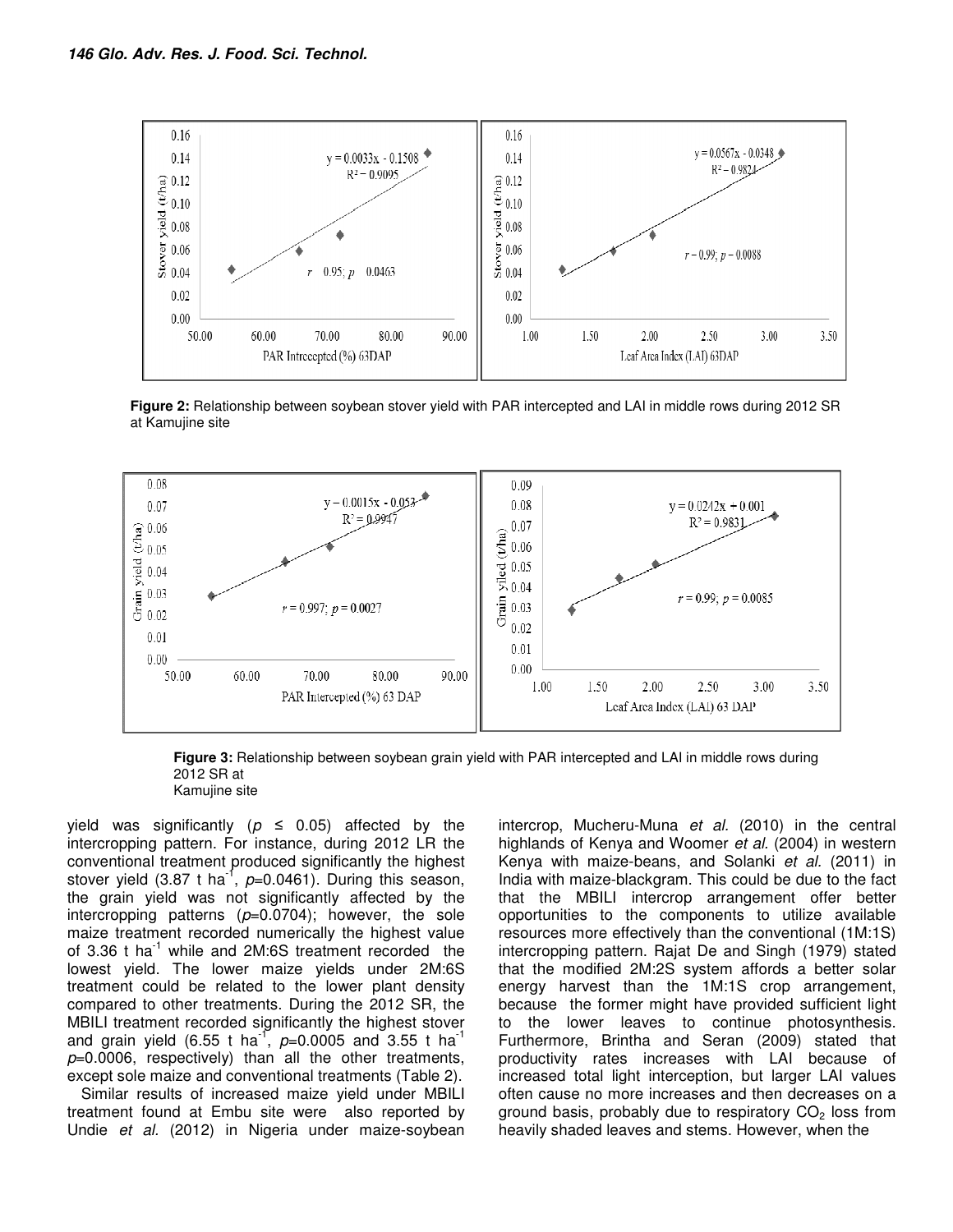| Location                  | <b>Treatment</b>      | Crop    | 35 DAP        |                | 49 DAP    |           | 63 DAP    |        |
|---------------------------|-----------------------|---------|---------------|----------------|-----------|-----------|-----------|--------|
|                           |                       |         | PAR%          | LAI            | PAR%      | LAI       | PAR%      | LAI    |
|                           | Sole maize            | Maize   | 57.23         | 1.03           | 66.50     | 1.28      | 83.40     | 3.61   |
|                           | Sole soybean          | Soybean | 58.23         | 1.09           | 54.97     | 1.00      | 73.12     | 2.87   |
|                           | Maize-Soybean (1M:1S) | Maize   | 32.41         | 0.47           | 56.55     | 0.99      | 74.19     | 2.74   |
|                           |                       | Soybean | 41.65         | 0.66           | 56.67     | 0.99      | 78.05     | 3.06   |
| Embu                      | Maize-Soybean (2M:2S) | Maize   | 45.88         | 0.74           | 61.00     | 1.24      | 74.10     | 3.21   |
|                           |                       | Soybean | 53.70         | 0.95           | 66.92     | 1.45      | 84.15     | 4.26   |
|                           | Maize-Soybean (2M:4S) | Maize   | 42.67         | 0.70           | 55.58     | 0.95      | 69.05     | 2.34   |
|                           |                       | Soybean | 55.89         | 1.00           | 48.74     | 0.87      | 68.24     | 2.40   |
|                           | Maize-Soybean (2M:6S) | Maize   | 46.34         | 0.75           | 51.38     | 0.87      | 66.95     | 2.23   |
|                           |                       | Soybean | 53.82         | 0.95           | 59.13     | 1.10      | 77.73     | 3.35   |
| $p$ – value               |                       |         | $0.0002***$   | $0.0003***$    | 0.2850    | 0.3564    | $0.0310*$ | 0.0962 |
| LSD <sub>(0.05)</sub>     |                       |         | 10.10         | 0.25           | 14.97     | 0.52      | 10.95     | 1.33   |
|                           | Sole maize            | Maize   | 49.86         | 0.85           | 69.39     | 1.52      | 76.47     | 2.28   |
|                           | Sole soybean          | Soybean | 62.08         | 1.18           | 75.72     | 1.67      | 80.93     | 2.65   |
|                           | Maize-Soybean (1M:1S) | Maize   | 36.24         | 0.55           | 67.17     | 1.37      | 78.90     | 2.54   |
|                           |                       | Soybean | 32.51         | 0.48           | 54.79     | 0.95      | 67.68     | 1.89   |
|                           | Maize-Soybean (2M:2S) | Maize   | 43.71         | 0.71           | 80.69     | 2.06      | 84.23     | 3.24   |
| Kamujine                  |                       | Soybean | 41.66         | 0.66           | 70.60     | 1.46      | 79.48     | 2.60   |
|                           | Maize-Soybean (2M:4S) | Maize   | 37.44         | 0.57           | 64.10     | 1.21      | 71.74     | 2.08   |
|                           |                       | Soybean | 41.38         | 0.66           | 65.62     | 1.38      | 73.57     | 2.00   |
|                           | Maize-Soybean (2M:6S) | Maize   | 48.87         | 0.82           | 67.97     | 1.37      | 76.84     | 2.34   |
|                           |                       | Soybean | 23.26         | 0.33           | 65.17     | 1.37      | 80.98     | 2.48   |
| $p$ – value               |                       |         | $< 0.0001***$ | $< 0.0001$ *** | $0.0476*$ | $0.0342*$ | 0.1417    | 0.2026 |
| $\overline{LSD_{(0.05)}}$ |                       |         | 8.83          | 0.20           | 13.35     | 0.54      | 11.05     | 0.93   |

**Table 6**: Effects of intercropping patterns on PAR and LAI of maize and soybean during 2013 SR at Embu and Kamujine sites

ns – not significant; \*significant at *p* ≤ 0.05; \*\*significant at *p*<0.01; \*\*\*significant at *p*<0.001.

plant population is different the yield difference is determined by population density rather than crop arrangement (Rajat De and Singh, 1979), which was not the case in this particular situation. Similarly, Sikirou and Wydra (2008), Dapaah *et al.* (2008), Mpairwe *et al.* (2002) and Olufemi *et al.* (2001) reported higher cereal grain yield under intercropping system compared to its sole crop. Maize grain yield differs with different legume species and intercropping produces higher maize grain yield than in pure stand (Sikirou and Wydra, 2008).

On the other hand, Thobatsi (2009) in South Africa, Silwana and Lucas (2002) also observed reduction in maize yield under intercropping system compared to its monocrop, under similar environment of limited rainfall conditions, as it was observed at Kamujine site during 2012 LR. In this site it was necessary to supplement with irrigation water because the crop had started to suffer from water stress due to lack of rainfall during flowering period, as it can be seen in the Figure 3.3. Amede (1995) stated that one of the factors that reduces maize grain yield is dry conditions that occur specially during the flowering period. Higher populations under intercrops compared to monocrop under stress conditions might result in intercrop yields being lower than sole crop yields due to increased competition for moisture (Natarajan and Willey, 1986). Yield reductions involving one or all intercropping components in intercropping could be associated to inter-specific competition for nutrients, moisture and/or space (Adaniyan *et al.*, 2007). Moreover, Kamujine has a light texture soil, which has low moisture holding capacity (Jaetzold *et al*., 2006), resulting therefore in reduced yields under intercropping (Natarajan and Willey, 1986).

The efficiency of a crop variety to convert the dry matter into economic yield is determined by its harvest index. The higher the value, the higher will be dry matter conversion efficiency. The absence of significant differences in HI of maize observed during 2012 SR at Embu and Kamujine sites agrees with results by Haseebur-Rehman *et al*. (2010) and Egbe, Alibo and Nwueze (2010) in maize-cowpea intercropping; Saleem *et al.* (2011) in maize-legume intercropping systems; and, Carruthers *et al.* (2000) in maize-soybean intercropping who reported that the intercropping systems did not affect the harvest index of maize component.

## **Soybean yields and components**

During both seasons in both sites, the soybean yield was significantly affected by the intercropping pattern. During the 2012 LR, the yields were reduced by 60 and 81 percent due to the intercropping with maize, at Embu and Kamujine, respectively; whereas, during the 2012 SR, the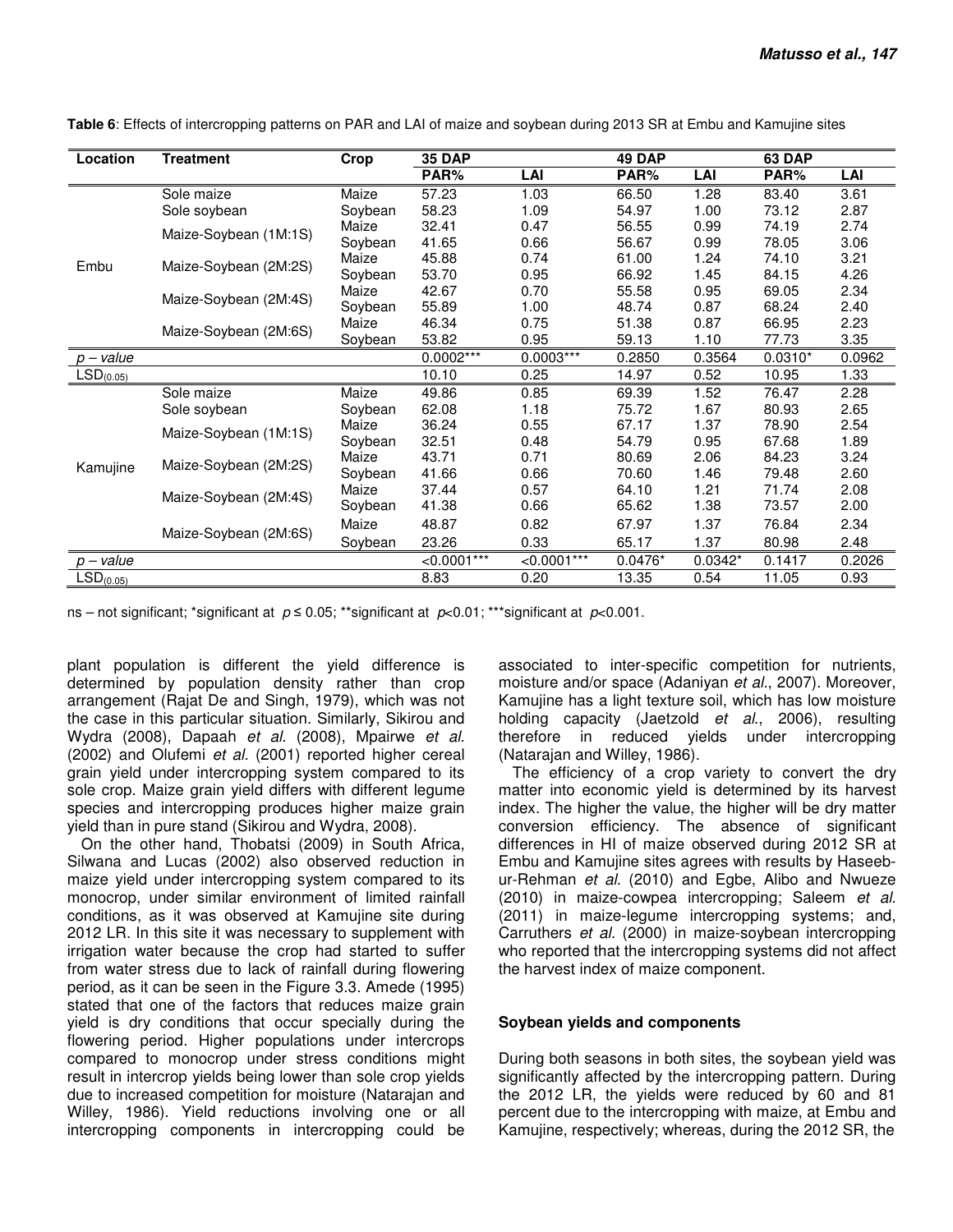

**Figure 4**: Relation between sobean grain yield under MBILI treatment with PAR and LAI during 2012 SR at Embu site



**Figure 5:** PAR Intercepted (%) during 2013 SR at Embu (a) and Kamujine (b) sites

yields were reduced by 52 and 78 percent as a result of intercropping with maize, at Embu and Kamujine, respectively (Table 3). At Embu, during 2012 LR, the sole soybean observed significantly the highest stover yield  $(1.41 \text{ t} \text{ ha}^{\text{-1}}$ ,  $p=0.0015)$  than all the intercropping patterns, followed by the  $2M:6S$  intercrop pattern with 1.03 t ha which was statistically different from MBILI (0.53 t ha<sup>-1</sup>, p  $= 0.0015$ ) and conventional (0.40 t ha<sup>-1</sup>,  $p = 0.0015$ ) intercropping patterns, but not significantly different from the 2M:4S intercropping pattern. Also, the sole soybean treatment gave statistically the highest grain yield (1.44 t ha<sup>-1</sup>, p=0.0002) than all the intercropping patterns, followed again by the 2M:6S treatment  $(0.88 \text{ t} \text{ ha}^{-1},$ *p*=0.0002), which was significantly different from other intercropping patterns (conventional, MBILI and 2M:4S). Similar results were obtained during 2012 SR, where sole soybean treatment recorded statistically the highest stover yield  $(1.45 \t{ t} \text{ ha}^{-1}, \text{ p<0.0001})$  than all the other treatments, followed by the 2M:6S treatment (1.17 t ha<sup>-1</sup>, *p*<0.0001), which was statistically different from the rest of the intercropping patterns. Although the conventional treatment observed 28 per cent higher stover yield than the MBILI treatment, they were not statistically different

among them. The monocropped soybean observed also the highest grain yield (1.65 t ha<sup>-f</sup>, p<0.0001) than all other treatments, followed by the 2M:6S treatment with 1.01 t ha<sup>-1</sup> ( $p$ <0.0001), which significantly differed from the rest of the treatments. At Kamujine during 2012 LR, the sole soybean treatment gave statistically the highest stover and grain yields (1.09 t ha<sup>-1</sup>,  $p$ <0.0001 and 0.56 t ha<sup>-1</sup>, *p*=0.0007, respectively) than all the other treatments, followed by the 2M:6S treatment with 0.78 t ha<sup>-1</sup> for the stover yield, which was significantly different (*p*<0.0001) from the other intercropping patterns. During the 2012 LR season, there was significant positive correlation between the soybean grain yield and, and soil mineral N, with *r*=0.73 (*p*=0.0002) and *r*=0.76 (*p*<0.0001), respectively. During 2012 SR, monocropped soybean treatment observed also significantly the highest stover yield (1.27 t ha<sup>-1</sup>,  $p=0.0004$ ) than all the other treatments. Similarly, sole soybean treatment recorded the highest grain yield of  $0.72$  t ha<sup>-1</sup> ( $p$ <0.0001) than all the other treatments. In general, the yields increased with about 23 and 26 percent in the second season compared to the first season, at Embu and Kamujine, respectively. Probably due to the cumulative effects of the goat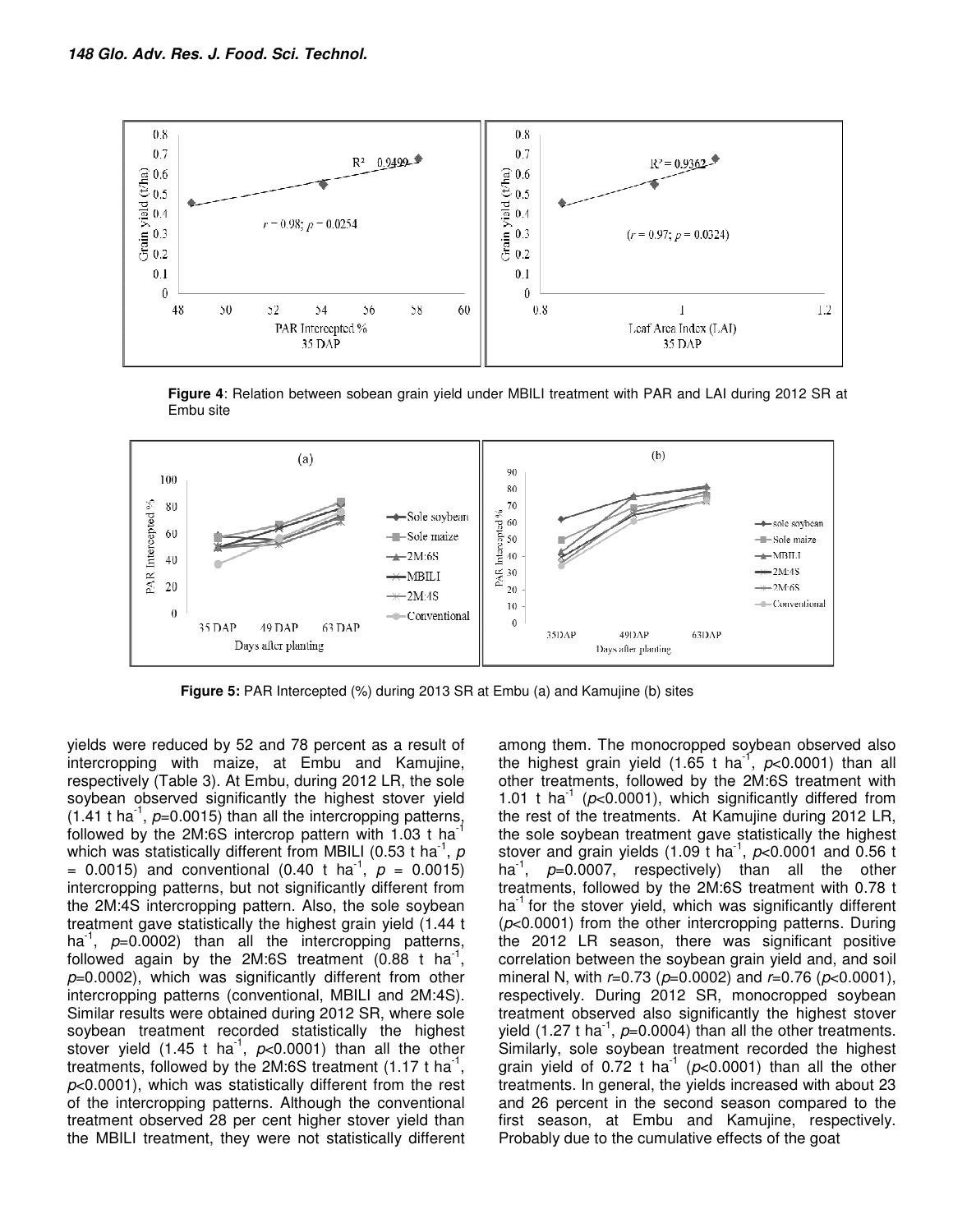|                       |                        | <b>35 DAP</b> |               | 49 DAP         |            | 63 DAP       |               |  |
|-----------------------|------------------------|---------------|---------------|----------------|------------|--------------|---------------|--|
| Location              | <b>Row</b><br>position | 2M:4S         | 2M:6S         | 2M:4S          | 2M:6S      | <b>2M:4S</b> | 2M:6S         |  |
|                       |                        | <b>PAR</b>    | <b>PAR</b>    | <b>PAR</b>     | <b>PAR</b> | <b>PAR</b>   | <b>PAR</b>    |  |
| Embu                  | Middle                 | 63.94         | 61.71         | 66.87          | 68.68      | 78.03        | 87.05         |  |
|                       | Closer                 | 43.97         | 42.71         | 47.75          | 49.23      | 66.05        | 71.25         |  |
| $p$ – value           |                        | $0.001***$    | $< 0.0001***$ | $< 0.0001$ *** | $0.0029**$ | $0.0001***$  | $0.0092**$    |  |
| LSD <sub>(0.05)</sub> |                        | 9.13          | 6.16          | 7.12           | 11.58      | 5.59         | 11.24         |  |
| Kamujine              | Middle                 | 48.82         | 53.23         | 61.69          | 69.08      | 75.55        | 84.51         |  |
|                       | Closer                 | 31.61         | 46.44         | 47.11          | 49.18      | 63.15        | 63.41         |  |
| $p$ – value           |                        | $< 0.0001***$ | $0.012*$      | $0.0051**$     | $0.0021**$ | $0.0027**$   | $< 0.0001***$ |  |
| LSD <sub>(0.05)</sub> |                        | 5.31          | 5.05          | 9.85           | 11.36      | 7.74         | 6.53          |  |

**Table 7**: Effects of maize shade on PAR intercepted of soybean during 2013 SR at Embu and Kamujine sites

ns – not significant; \*significant at *p* ≤ 0.05; \*\*significant at *p*<0.01; \*\*\*significant at *p*<0.001.

**Table 8**: Effects of maize shade on LAI of soybean during 2013 SR at Embu and Kamujine sites

|                       |                     | <b>35 DAP</b> |            | 49 DAP  |        | 63 DAP |          |
|-----------------------|---------------------|---------------|------------|---------|--------|--------|----------|
| Location              | <b>Row position</b> | 2M:4S         | 2M:6S      | 2M:4S   | 2M:6S  | 2M:4S  | 2M:6S    |
|                       |                     | LAI           | LAI        | LAI     | LAI    | LAI    | LAI      |
| Embu                  | Middle              | 1.24          | 1.17       | 1.33    | 1.38   | 3.23   | 4.20     |
|                       | Closer              | 0.71          | 0.67       | 0.81    | 0.83   | 2.19   | 2.73     |
| $p$ – value           |                     | $0.001**$     | $0.001***$ | < 0.001 | 0.0028 | 0.001  | 0.0078   |
| LSD <sub>(0.05)</sub> |                     | 0.25          | 0.20       | 0.17    | 0.33   | 0.58   | 1.02     |
|                       | Middle              | 0.82          | 0.93       | 1.17    | 1.40   | 2.43   | 3.04     |
| Kamujine              | Closer              | 0.46          | 0.76       | 0.80    | 0.83   | 1.62   | 1.62     |
| $p$ – value           |                     | $< 0.0001***$ | 0.0124     | 0.008   | 0.0017 | 0.001  | < 0.0001 |
| LSD <sub>(0.05)</sub> |                     | 0.11          | 0.13       | 0.27    | 0.32   | 0.45   | 0.43     |

ns – not significant; \*significant at *p* ≤ 0.05; \*\*significant at *p*<0.01; \*\*\*significant at *p*<0.001.

manure that was applied in the first and second seasons, and also due to root and nodule senescence.

 At Embu during the 2012 LR, there were significant differences in soybean stover yield (*p*=0.0278) among the rows in 2M:4S treatment, where the row next to the maize plant observed 16.7 percent lower yield than the row far away from the maize plant. For the grain yield, the row far away from the maize plant gave 20 percent significantly higher (*p*=0.0009) yield than the row next to maize plant. During the 2012 SR, the soybean stover and grain yields were 9.5 and 14.8 percent significantly (*p*=0.0113 and *p=*0.0108, respectively) higher in the middle row than in the row next to the maize plant, respectively. At Kamujine during the 2012 LR, there were no significant differences (*p*=0.7292) on soybean stover yield between the middle row and the row next to the maize plant; whereas the grain yield in the middle row was 21 percent significantly ( $p=0.0251$ ) higher than in the row next to the maize plant. During the 2012 SR, the soybean stover and grain yields were 22.2 and 25.9 percent significantly (*p*=0.0088 and *p=*0.0085,

respectively) lower in the closer row than in the middle row, respectively (Table 4).

At Embu during the 2012 LR, there were significant differences in soybean stover yield (*p*=0.0179) among rows in 2M:6S intercropping pattern. The middle row recorded about 27.3 percent higher yield than the row next to the maize row. For the grain yield, the middle row observed 30 per cent significantly higher (*p*=0.0236) than the row closer to maize plant. During the 2012 SR, the soybean stover yield did not show significant differences (*p*=0.1008) between the row next to the maize plant and one in the middle row; however, it was numerically 7.7 percent higher in the middle row than in the row next to the maize plant. The grain yield was 25 percent significantly ( $p=0.0297$ ) higher in middle row than in the closer row. At Kamujine during the 2012 LR, there were no significant differences (*p*=0.1049) on soybean stover yield between the row middle row and the row closer to the maize plant; whereas the grain yield in the middle row was 33.3 per cent significantly ( $p=0.0305$ ) higher than in the closer row. During the 2012 SR, the soybean stover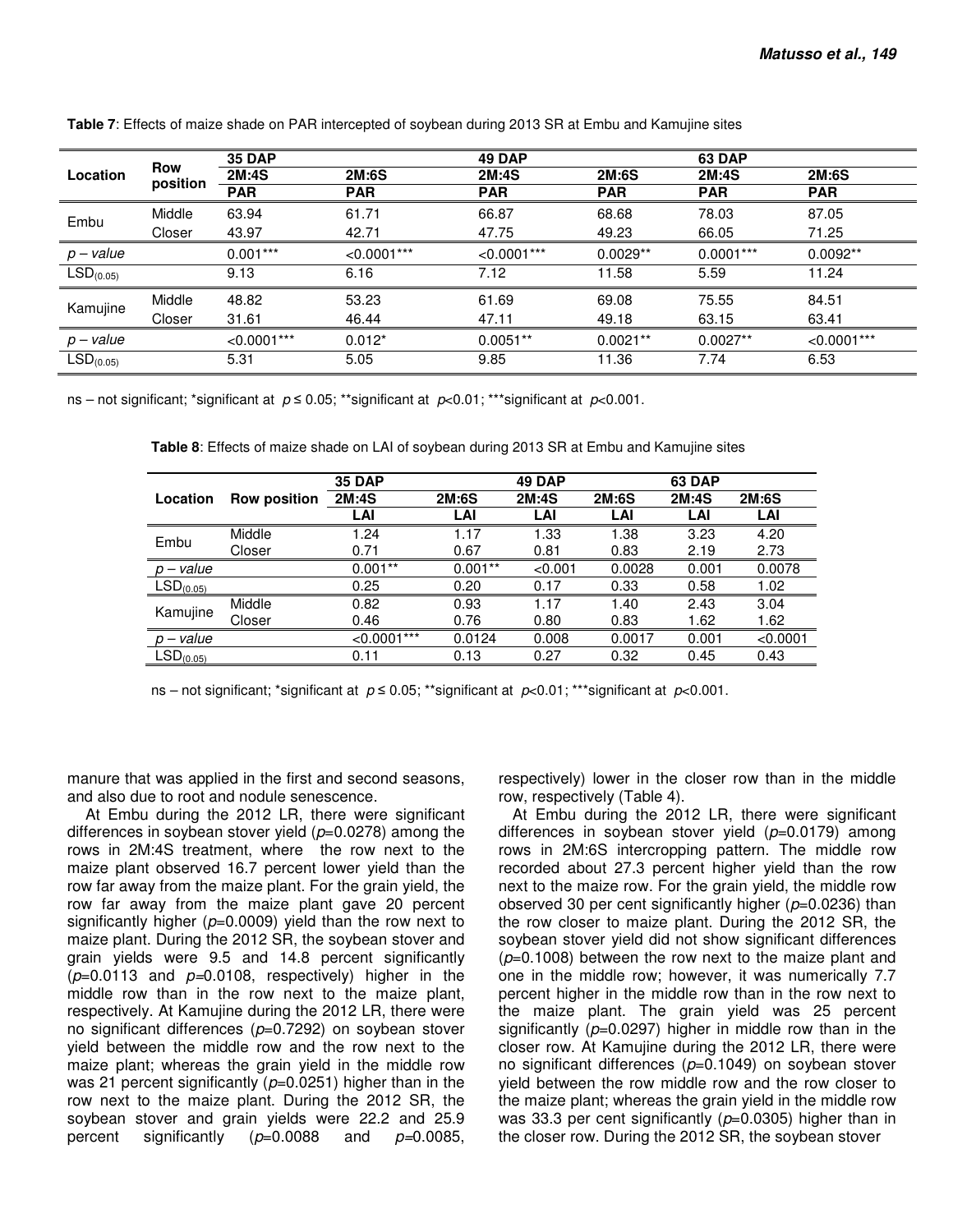and grain yields were 40.0 and 44.6 percent significantly (*p*=0.0051 and *p=*0.0017, respectively) higher in the middle row than in the closer row, respectively (Table 5).

At Embu site, during the 2012 SR there was statistically significant strong positive correlation between soybean grain yields of the middle row and PAR intercepted (*r*=0.998; *p*=0.0019) and LAI (*r*=0.992; *p*=0.0078), at 49 DAP (Figure 1).

At Kamujine site, during 2012 SR also middle rows showed existence of significant correlation between soybean yields and light intercepted and Leaf area index, at 63 DAP. For instance, soybean stover yield was strongly positive correlated with the PAR intercepted (*r*=0.95; *p*=0.0463) and LAI (*r*=0.99; *p*=0.0088), as indicated by the Figure 2. Similarly, there was strong positive correlation between soybean grain yield with the amount of light intercepted (*r*=0.997; *p*=0.0027) and LAI (*r*=0.99; *p*=0.0085) (Figure 3)

## **Effects of maize-soybean intercropping patterns on light interception and Leaf Area Index**

At Embu during the 2012 SR, significant differences (*p*<0.001 and *p*<0.05) were observed in light interception (PAR) and leaf area index (LAI) for maize and soybean during the sampling period as affected by the intercropping patterns, except during 49 days after planting (DAP). For instance, during the 35 DAP sole soybean intercepted significantly (*p*=0.0002) more light (58.23 percent) and leaf area index (LAI) of 1.03 (*p*=0.0003) than all other treatments and/or crop, excluding sole maize, soybean in 2M:2S, 2M:4S and in 2M:6S treatments. In this period only soybean under MBILI treatment showed existence of significant strong correlation between grain yield and PAR intercepted (*r*=0.98; *p* =0.0254) and LAI (*r*=0.97; *p*=0.0324), as shown by the figure 4.6. While at 63 DAP the soybean in MBILI treatment observed statistically  $(p = 0.0310)$  the highest light interception (84.15 percent) than sole soybean, maize and soybean under 2M:4S, and maize under 2M:6S treatments (Table 6). At Kamujine site during the same sampling period, where both PAR and LAI were significantly (35 DAP with *p*<0.0001 and *p*<0.0001; and, 49 DAP with *p*=0.0476 and *p*=0.0342, respectively) affected by the intercropping patterns. At 35 DAP the sole soybean recorded statistically the highest PAR of 62.08 per cent (*p*<0.0001) and LAI of 1.18 (*p*<0.0001) compared to all other treatments. Whereas, during the time of 49 DAP maize under MBILI treatment intercepted significantly more light (80.69 per cent, *p*=0.0476) than all other treatments, excluding sole soybean, sole maize, soybean under MBILI and maize under 2M:6S treatments. In the same period (49 DAP), still maize under MBILI treatment showed the highest LAI of 2.06 than all other treatments, except soybean under monocrop (Table 6).

The higher light interception showed by sole soybean treatment at Embu and Kamujine sites was also reported by Ghanbari, Dahmardeh, Siahsar and Ramroudi (2010), who observed that the cowpea-maize intercropping and maize sole crop had showed a lower light interception compared to cowpea sole crop. Studying wheat-faba bean intercropping, Eskandari (2011) found that the mean of PAR interception averaged over sampling dates by sole cropped bean was significantly higher than that for sole cropped wheat. Studying maize-peas intercropping, Kanton and Dennett (2008) found that at 36 DAP the sole peas were intercepting 30 per cent more light than sole maize. Studying maize-bean intercropping, Tsubo *et al.* (2001) found that sole beans showed higher PAR intercepted than sole maize. Studying southern peasweet corn intercropping system, Francis and Decoteau (1993) found that monocropped southern pea had intercepted more light than monocropped sweet corn 52 and 66 DAP. Solanki *et al.* (2011) reported that sole soybean intercepted more light as compared to maize+soybean and sole maize at 75 DAP.

Varies studies, particularly in tropical, have shown that intercrops intercept more PAR than sole crops, for example, Sivakumar and Virmani (1980) with maizepigeon pea, Bandy-opadhyay (1988) with sorghum-mung bean, and Tsubo *et al.* (2001) with maize-bean intercrops. The present study confirmed that MBILI treatment capture more radiant energy than sole crops, but the differences between this treatment and the sole maize crop (at Embu site) or soybean crop (at Kamujine site) were relatively small and not significant. This might be probably due to the differences in agro-ecological zonation and rainfall patterns between the two sites, where at Embu site (upper midland) had received more rainfall which made the maize crop to respond positively as it allowed faster leaf area growth and plant height, and therefore more light was intercepted; whereas, at Kamujine site (lower midland) had received less rainfall which made the maize crop to retard its initial growth rate compared to soybean and not being able to cover the soil surface very early resulting in lower interception of PAR compared to soybean. Also, Soybean plants, being deep rooted, can to some extent withstand dry periods (Prasad and Brook, 2005).

Environmental factors such as limited moisture, influences the leaf area development (Afuakwa and Crookston, 1984). Tsubo *et al.* (2001) stated that faster leaf area growth can cause higher PAR intercepted during the vegetative stage. Radiation interception varies from seedling emergence to crop harvest (Natarajan and Willey, 1980; Sivakumar and Virmani, 1980) and depends largely on the canopy leaf area (Tsubo *et al*., 2001). The higher PAR conversion efficiencies of intercrop systems relative to the sole crops may be due to spread of light over greater leaf area, and more efficient distribution of light in their canopies during early stages of growth (Addo-Quaye *et al*., 2011). Keating and Carberry (1993)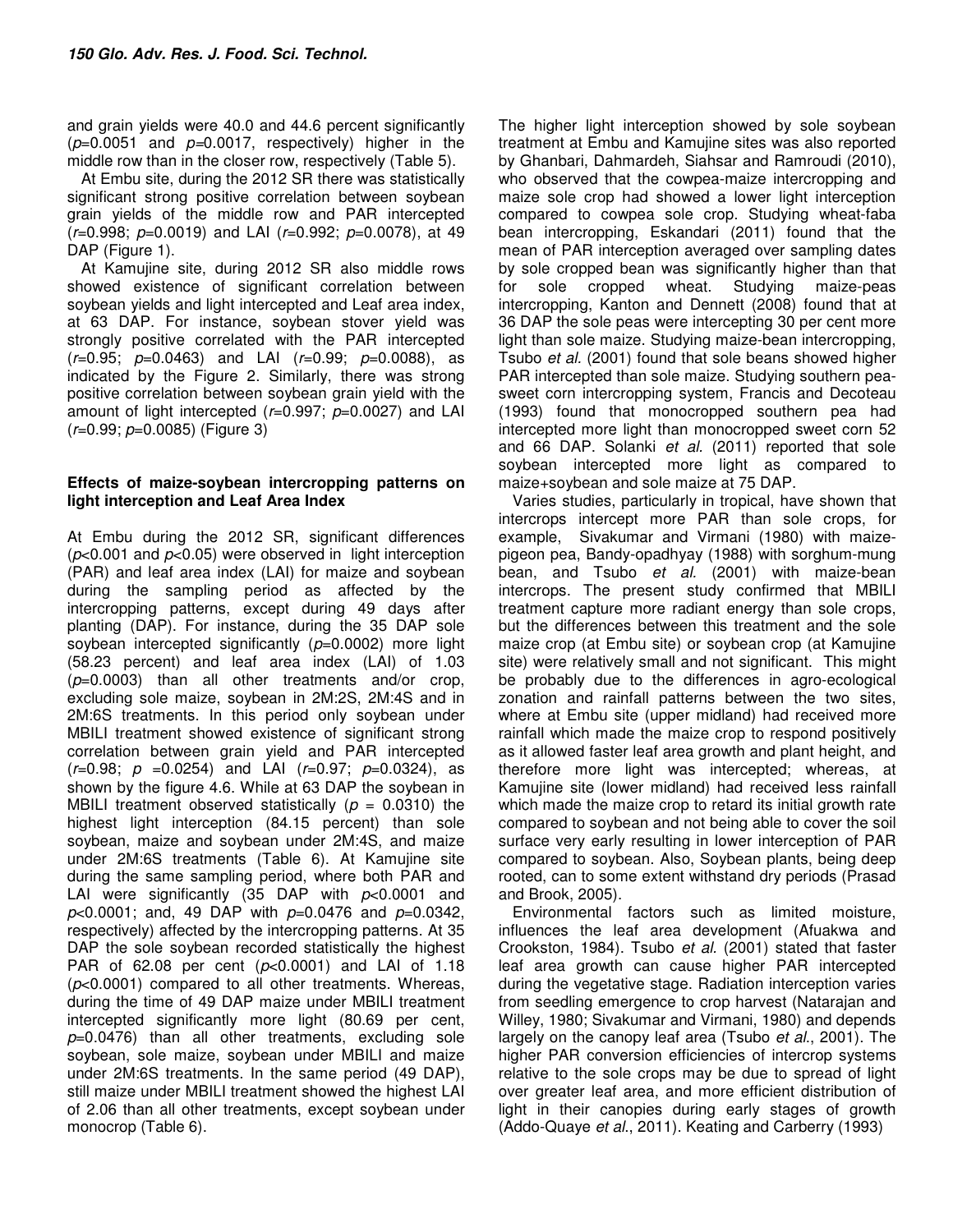concluded that cereal and legume can differ in PAR interception because of differences in their vertical arrangement of foliage and canopy architecture and can therefore intercept more PAR compared to sole crops. Moreover, it has been found by several investigators (Reddy and Willey, 1981; Sivakumar and Virmani, 1984; Watiki *et al.*, 1993) that LAI patterns follow the patterns of radiation interception.

The higher LAI observed during 49 DAP with intercropped maize at Kamujine agrees with the results of Baldé *et al.* (2011) who found that maize intercropped with pigeonpea or brachiria had higher LAI than sole maize crop; and, Thobatsi (2009) who found maize intercropped with cowpea long duration cultivar had significantly higher LAI of 2.23 compared to medium season cultivars. Higher maize LAI when intercropped with soybean during 2013 SR could have been attributed to sufficient rainfall at the beginning of the season that stimulated maize leaf growth.

Similarly, the reductions of maize LAI under intercropping systems in both sites (Embu and Kamujine) have been also reported by other researchers (Thobatsi, 2009; Zegada-Lizarazu, Izumi and Ijima, 2006; Bilalis *et al.*, 2005). The absence of differences in maize LAI between all treatments in both sites (Embu and Kamujine) at 63 DAP and at 49 DAP in Embu site correspond with results of Filho (2000) who did not find any significant differences between sole maize and maize intercropped with cowpea. Twala and Ossom (2004) also did not find any significant differences in LAI between maize monocrop and maize intercropped with sugar beans or groundnuts. These results support the fact that different climatic conditions will result in different leaf development patterns of maize, with or without intercropping.

In general, at Embu site monocropped maize and the MBILI treatments intercepted numerically more light than all other treatments, with averages of 69.04 and 64.29 percent during the sampling period, respectively. The MBILI treatment intercepted 10.43 per cent more light than the conventional treatment (Figure 5). While, at Kamujine site monocropped soybean and the MBILI treatment intercepted numerically more light than all other treatments, with averages of 72.91 and 66.73 percent, respectively. The PAR intercepted by the MBILI treatment was 15.66 percent above the one that the conventional treatment had intercepted (Figure 5).

Similar results were also reported by Woomer and Tungani (2003) who found that beans had intercepted 20 per cent more light under MBILI treatment than under conventional crop arrangement. These findings demonstrate the advantages of light penetration to the MBILI intercropping pattern which offer realizable potential for smallholder farmers to improve the performance of their maize-legume enterprise (Woomer and Tungani, 2003).

The Table 7 shows that in both sites (Embu and

Kamujine) the amount of light intercepted by the legume component and LAI were significantly (*p*<0.05) affected by maize shade. For instance at Embu site, 35 DAP the middle row intercepted significantly (*p*=0.001 and *p*<0.0001) 19.97 and 19.0 per cent more light than the closer row, in the 2M:4S and 2M:6S treatments, respectively. During the time of 49 DAP, the closer row had significantly (*p*<0.0001 and *p*=0.0029) intercepted 19.12 and 19.45 percent less light than the middle row, in the 2M:4S and 2M:6S treatments, respectively. And at 63 DAP, the PAR intercerped by the middle row was 11.98 and 15.80 percent statistically (*p*=0.0001 and *p*=0.0029) higher than the one that was intercepted by the closer row, in the 2M:4S and 2M:6S treatments, respectively. Similarly, at Kamujine the closer row had significantly (*p*<0.0001 and *p*=0.012) intercepted 17.21 and 6.79 percent less light than the middle row, in the 2M:4S and 2M:6S treatments, respectively, at the time of 35 DAP. During the time of 49 DAP, the middle row had significantly ( $p=0.0051$  and  $p=0.0021$ ) intercepted 14.58 and 19.90 percent more light than the closer row, in the 2M:4S and 2M:6S treatments, respectively. At 63 DAP, the PAR intercerped by the closer row was 12.40 and 21.10 percent statistically (*p*=0.0027 and *p*<0.0001) lower than the one that was intercepted by the middle row, in the 2M:4S and 2M:6S treatments, respectively (Table 7).

At Embu site during 2013 SR, at 35 DAP the middle row observed significantly (*p*=0.001 and *p*<0.001) 1.24 and 1.17 higher LAI than the closer row with 0.71 and 0.67, in the 2M:4S and 2M:6S treatments, respectively. During the time of 49 DAP, the closer row had significantly (*p*<0.0001 and *p*=0.0029) recorded 0.52 and 0.55 lower LAI than the middle row, in the 2M:4S and 2M:6S treatments, respectively. At 63 DAP, the LAI observed by the middle row was 1.04 and 1.47 statistically (*p*=0.001 and *p*=0.0078) higher than the one that was recorded by the closer row, in the 2M:4S and 2M:6S treatments, respectively (Table 4.17).

At Kamujine site, during 35 DAP the closer row had significantly (*p*<0.0001 and *p*=0.0124) observed lower LAI with values of 0.46 and 0.76 than the middle row (0.82 and 0.93), in the 2M:4S and 2M:6S treatments, respectively. During the time of 49 DAP, the middle row had significantly ( $p=0.008$  and  $p=0.0017$ ) recorded higher LAI with values of 1.17 and 1.40 than the closer row that observed 0.80 and 0.83, in the 2M:4S and 2M:6S treatments, respectively. At 63 DAP, the LAI recorded by the closer row was 0.81 and 1.42 statistically (*p*=0.001 and  $p<0.0001$ ) lower than the one that was showed by the middle row, in the 2M:4S and 2M:6S treatments, respectively (Table 4.13). Similar effects of shading on legume component have been reported by several authors (Hang *et al.*, 1984; Stirling *at al.*, 1990; Ali, Jeffers and Henderlong (2003). For instance, Ali *et al.* (2003) found that alternate row of soybean had intercepted 31 percent more PAR than alternate narrow rows at 74 DAP.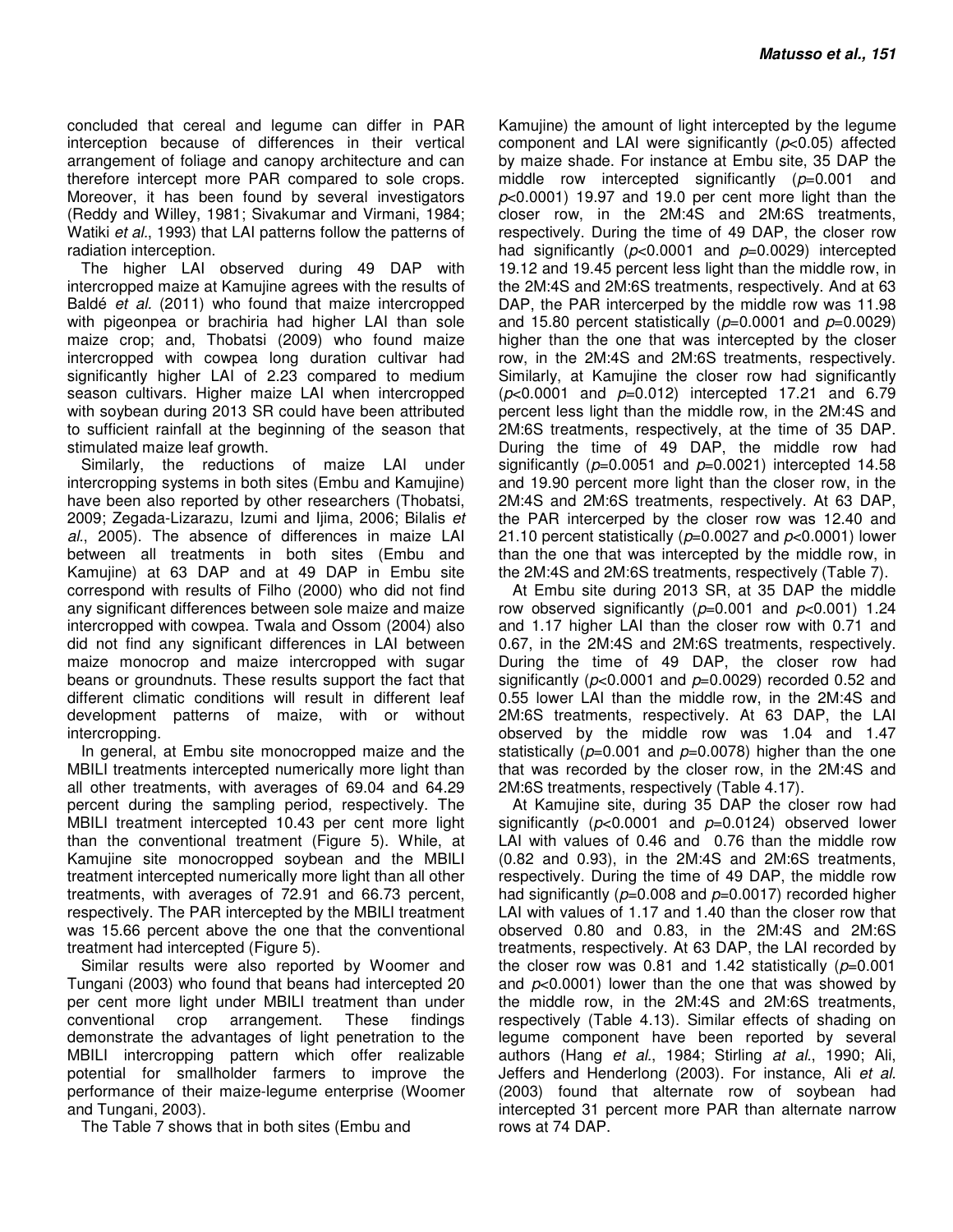The reduction of soybean yields under intercropping with maize or sorghum has also been reported by several researchers (Ijoyah and Fanen, 2012; Muoneke *et al.*, 2007; Muneer *et al.*, 2004; Heibsch *et al.,* 1995; Olufajo, 1992; Pal, Oseni, and Norman, 1992; Neupane, 1983). This reduction in soybean yields under intercropping could be due to interspecific competition between the intercrop components for water, light, air and nutrients, and also the aggressive effects maize  $(C_4$  species) on soybean, a C<sub>3</sub> species (Muoneke *et al.*, 2007). According to Heibsch *et al.* (1995), crops with  $C_4$  photosynthetic pathways have been known to be dominant when intercropped with  $C_3$  species like soybean. The shading of soybean by the maize plants (taller) may also have contributed to the reduction of the yields of intercropped soybean. Olufajo (1992) reported that shading by the taller plants in mixture could reduce the photosynthetic rate of the lower growing plants and thereby reduce their yields. This observation was confirmed in this study where lower soybean yields were recorded in the rows next to the maize plant compared to the middle row, and the yields positively correlated with the PAR intercepted. In addition, Lesoing and Francis (1999) stated that water stress and shading were probably the two major factors, which contribute to reduced legume component yield under intercropping. Moreover, Natarajan and Willey (1980) and Sivakumar and Virmani (1980) reported that stover yield often shows a positive correlation with the amount of radiation intercepted by crops in intercropping systems. However in the current this study there was a positive correlation between grain yield with the amount of radiation intercepted by crops in intercropping treatments.

The reduction of harvest index of the legume component observed in this study was also reported by other researchers (Alhassan, Kalu and Egbe, 2012). The reduction was mainly due to maize shading effects on soybean, which caused the legume component to allocate its photosynthates to vegetative growth and height increasing for competing with taller maize. On the other hand, the findings of this study at Kamujine site are in agreement with Carruthers *et al*. (2000) who reported that the HI for intercrop soybean was not significantly different from monocrop soybean.

# **CONCLUSIONS**

The maize-soybean intercropping patterns had significant effect on maize stover and grain yields during both seasons and sites. The MBILI treatment recorded significantly the highest maize stover and grain yields. During both seasons in both sites, the soybean yield was significantly affected by the intercropping pattern. During the 2012 LR, the yields were reduced by 60 and 81 percent and during the 2012 SR, the yields were reduced by 52 and 78 percent as a result of intercropping with

maize. The intercropping patterns affected significantly the PAR intercepted and the leaf area index at both sites. The soybean sole crop intercepted significantly more light and leaf area index (LAI) than all other treatments and/or crop. Towards the end of the season, the soybean in MBILI treatment observed statistically the highest light interception than other treatments.

### **REFERENCES**

- Addo-Quaye AA, Darkwa AA, Ocloo GK (2011). Yield and Productivity of Component Crops in a Maize-Soybean Intercropping System as Affected By Time of Planting and Spatial Arrangement. *Journal of Agricultural and Biological Science*. Vol. 6, No. 9: 50-57.
- Adeniyan ON, Akande SR, Balogun MO, Saka JO (2007). Evaluation of Crop Yield of African Yam Bean, Maize and Kenaf under Intercropping Systems. *American – Eurasian J. Agric. & Environ. Sci.*   $2(1): 99 - 102.$
- Afuakwa JJ, Crookston NR (1984). Using the Kernel Milk Line to Visually Monitor Grain Maturity in Maize*. Crop Sci*. 24(4), 687-691.
- Alhassan GA, Kalu BA, Egbe OM (2012). Influence of Planting Densities on the Performance of Intercropped Bamabra Groundnut with Cowpea in Makurdi, Benue State, Nigeria. *International Journal of Development and Sustainability.* Vol. 1(3):1-20.
- Ali M, Jeffers DL, Henderlong PR (2003). Interrelationship Between Leaf Area, Light Interception and Growth Rate in a Soybean – Wheat System. *Asian Journal of Plant Science* 2(8): 605-612.
- Amede T (1995). Yield Gain and Risk Minimization in Maize Through Cultivar Mixtures in Semi-Arid Zones of the Rift Valley in Ethiopia. *Exp. Agric.* 31: 161 – 168.
- Baldé AB, Scopel E, Affholder F, Corbeels M, Da Silva FAM, Xavier JHV, Wery J (2011). Agronomic Performance of No-Tillage Relay Intercropping with Maize under Smallholder Conditions in Central Brasil. *Field Crops Research*. 124, 240-251.
- Bambrick A (2009). Soil Organic Carbon in Tree-Based Intercropping Systems of Quebec and Ontario, Canada. MSc. Thesis. McGill University, Montréal, Canada. 93pp.
- Bandy-opadhyay SK (1988). Solar Radiation Interception, Soil Water and Nitrogen Use in Sorghum Based Intercropping System with Legumes. *Indian J. Agron.* 33: 31-36.
- Beets WC (1982). Multiple Cropping and Tropical Farming Systems. Westview Press, Boulder, 156pp.
- Bilalis DJ, Sidiras N, Kakampouki I, Efthimiadou A, Papatheohari Y, Thomopoulos P (2005). Effects of Organic Fertilizer on Maize/Legume Intercrop in a Clay Loam Soil and Mediterranean Climate – Can the Land Equivalent Ratio Index (LER) be Used for Root Development? *J. Food, Agric. & Environ.* 3 (3&4): 117-123.
- Brintha I, and Seran TH (2009). Effect of Paired Row Planting of Radish (Raphanussativus L.) Intercropped with Vegetable Amaranthus (Amaranthus tricolor L.) on Yield Components of Radish in Sandy Regosol*. J. Agric. Sci*., 4: 19-28.
- Carruthers K, Prithiviraj B, Fe Q, Cloutier D, Martin RC, Smith DL (2000). Intercropping Corn with Soybean, Lupin and Forages: Yield Component Responses. *European Journal of Agronomy.* 12:103-115.
- Dapaah HKm, Asafu-agyei JN, Ennin SA, Yamoah C (2008). Yield Stability of Cassava, Maize, Soybean and Cowpea Intercrops. *J. Agric. Sci.* 140: 73 – 82.
- Egbe OM, Alibo SE, Nwueze I (2010). Evaluation of Some Extra-Earlyand Early-Maturing Cowpea Varieties for Intercropping with Maize in Southern Guinea Savanna of Nigeria. *Agric. Biol. J. N. Am.* 1(5): 845- 858.
- Ennin SA, Clegg MD, Francis CA (2002). Resource Utilization in Soybean/Maize Intercrops. *African Crop Science Journal, Vol. 10. No. 3, 2002, pp.* 251-261.
- Filho JML (2000). Physiological Responses of Maize and Cowpea to Intercropping. *Pesq. Brasilia.* 35(5), 915-921.
- Francis R, and Decoteau DR (1993). Developing Effective Southern pea and Sweet Corn Intercrop System. *Hort Technology*, Vol. 3(2): 178-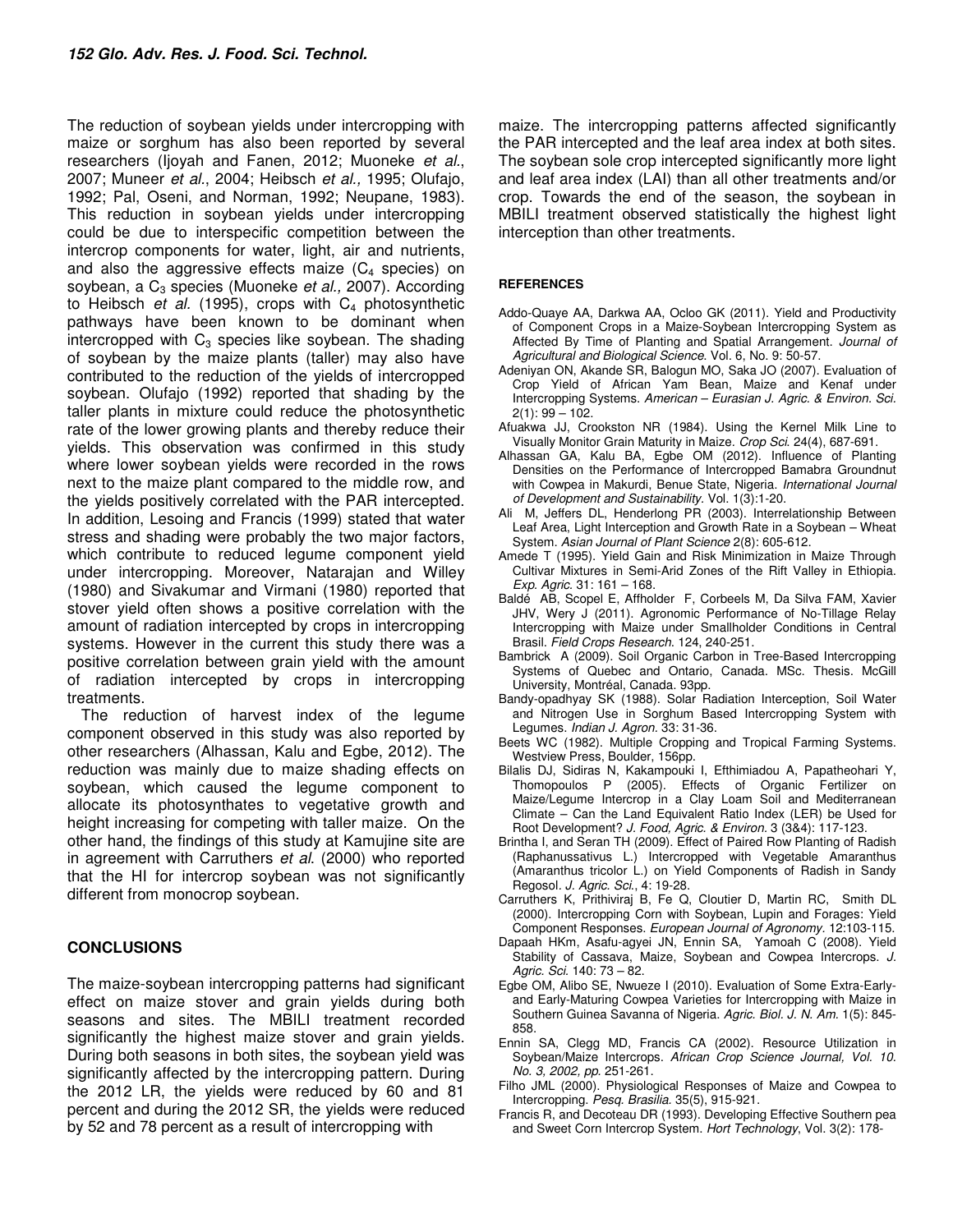184.

- Ghanbari A, Dahmardeh M, Siahsar BA, Ramroudi M (2010). Effect of Maize (*Zea mays* L.) – Cowpea (*Vigna unguiculata* L.) Intercropping on Light Distribution, Soil Temperature and Soil Moisture in Arid Environment. *Journal of Food, Agriculture & Environment* Vol. 8(1):102-108.
- Goudriaan J (1988). Crop Micrometeorology: A Simulation Study, Centre of Agriculture Publication Documentation, Wageningen, The Netherlands.
- Hang AN, McCloud DE, Boote KJ, Duncan WG (1984). Shade Effects on Growth, Partitioning, and Yield Components of Peanuts. *Crop Sci.* 24, 109-115.
- Haseeb-ur R, Ali A, Muhammad W, Tanveer A, Tahir M, Nadeem MA, Zamir MS (2010). Impact of Nitrogen Application on Growth and Yield of Maize (*Zea mays* L.) Grown Alone and in Combination with Cowpea (*Vigna unguiculata* L.). *American-Eurasian J. Agric. & Environ. Sci.* 7(1):43-47.
- Hiebsch C, Tetio-Kegho F, Chirembo FP (1995). Plant Density and Soybean Maturity in a Soybean-Maize Intercrop. *Agron. J*. 87, 965 – 970.
- Horwith B (1985). A Role for Intercropping in Modern Agriculture. *Biological Sciences* 35(5): 286-291.
- Ijoyah MO, Fanen FT (2012). Effects of Different Cropping Patterns on Performance of maize-soybean Mixture in Makurdi, Nigeria. *Scientific Journal of Crop Science* Vol. 1 (2): 39 – 47.
- Jaetzold R, Schmidt H, Hornetz B, Shisanya CA (2006). Farm Management Handbook of Kenya. Natural Conditions and Farm Information, 2<sup>nd</sup> edition, vol. 11/C. Ministry of Agriculture/GTZ, Nairobi, Kenya (Eastern Province).
- Jarenyama P, Hesterman OB, Waddington SR, Harwood RR (2000). Relay-Intercropping of Sunnhemp and Cowpea into a Smallholder Maize System in Zimbabwe. *Agron. J*., 92: 239–244.
- Kanton RAL, Dennett MD (2008). Radiation Capture and Use as Affected by Morphologically Contrasting Maize/Pea in Sole and Intercropping. *West African Journal of Applied Ecology* – Volume 13.
- Keating BA, Carberry PS (1993). Resource Capture and Use in Intercropping: Solar Radiation*. Field Crops Res*. 34: 273-301.
- Lesoing GW, Francis CA (1999). Strip Intercropping of Grain Sorghum/Soybean in Irrigated and Rainfed Environments. *Journal of Production Agriculture*. Vol. 12, no. 4: 601 – 606.
- Liu B, Liu XB, Wang C, Jin J, Harbert SJ, Hashemi M (2010). Response of soybean yield and yield components to light enrichment and planting density. *International Journal of Plant Production*, 4 (1): 1-10.
- Mashingaidze N (2004). The effect of Detassilling and Leaf Stripping on productivity and Weed Pressure in a Maize-Bean intercrop in Chinyika Resettlement Area. MSc. Thesis, Crop Science Department, University of Zimbabwe. 88pgs.
- Mpairwe DR, Sabiiti EN, Ummana NN, Tegegne A, Osuju P (2002). Effects of Intercropping Cereal Crops with Forage Legumes and Source of Nutrients on Cereal Grain Yield and Fodder Dry Matter Yields. *Afri. Crop Sci. J.* 10: 81 – 97.
- Mucheru-Muna M, Pypers P, Mugendi D, Kung'u J, Mugwe J, Merckx R, Vanlauwe B (2010). Staggered Maize–Legume Intercrop Arrangement Robustly Increases Crop Yields and Economic Returns in the Highlands of Central Kenya*. Field Crops Research* 115 (2010) 132–139. 2009 Elsevier B.V. All rights reserved. Journal homepage: www.elsevier.com/locate/fcr.
- Muneer AP, Fida HM, Mumtaz AK, Muhammad IS (2004). Performance of Maize in Intercropping System with Soybean under Different Patterns and Nitrogen Levels. *J. App. Sci*. 4(2), 201-205.
- Muoneke CO, Ogwuche MAO, Kalu BA (2007). Effect of Maize Planting Density on the Performance of Maize/Soybean Intercropping System in a Guinea Savannah Agro-ecosystem. African Journal of Agricultural Research Vol. 2 (12), pp. 667-677, December 2007.
- Natarajan M, Willey RW (1980). Sorghum-Pigeonpea Intercropping and the Effects of Plant Population Density. 2. Resource Use. *J. Agric. Sci.* Camb. 95, 59-65.
- Natarajan M, Willey RW (1986). The Effects of Water Stress on Yield Advantages of Intercropping Systems. *Field Crops Res.* 13: 117 – 131.
- Neupane RK (1983). Effects of Planting Arrangement on Maize and Soybean Intercropping. *J. Inst. Agric. Anim. Sci.* 4: 1 – 5.
- Odendo M, Bationo A, Kimani S (2011), Socio-Economic Contribution of Legumes to Livelihoods in Sub-Saharan Africa. In: A. Bationo *et al.*  (eds.), *Fighting Poverty in Sub-Saharan Africa: The Multiple Roles of Legumes in Integrated Soil Fertility Management.* DOI 10.1007/978- 94-007-1536-3\_3, Springer Science+Business Media B.V. 2011, pp 27-46.
- Ofori, F., and Stern, W. R. (1987). Cereal-legume intercropping systems. *Advances in Agronomy* 40:41-90.
- Olufajo OO (1992). Response of soybean to intercropping with maize in a subhumid tropical environment. *Trop. oil seeds J*. 1, 27-33.
- Olufemi O, Pitan R, Odebiyi JA (2001). The Effects of Intercropping with Maize on the Level of Infestation and Damage of Pod – Sucking Bugs in the Cowpeas. *Crop Protection*. 20: 367 – 372.
- Pal UR, Oseni TO, Norman JC (1992). Effect of Component Densities on Productivity of Soybean/Maize Soybean/Sorghum Intercrop. *J. Agron. Crop Sci*., 170: 66 – 70.
- Prasad RB, and Brook RM (2005). Effect of Varying Maize Densities on Intercropped Maize and Soybean in Nepal. Experimental Agriculture 41:365–382.
- Purcell LC (2000). Soybean Canopy Coverage and Light Interception Measurements Using Digital Imagery. *Crop Sci.* 40: 834-837.
- Rajat De, and Singh SP (1979). Management Practices for Intercropping Systems. Pgs: 17 – 21. *In*: Proceedings of the International Workshop on Intercropping, 10 -13 Jan 1979, Hyderadab, India. Edited by Willey, R. W. and Garver, C.
- Reddy MS, Willey RW (1981). Growth and Resource Use Studies in an Intercrop of Pearl Millet/Groundnut. *Field Crops Res.* 4, 13-24.
- Reddy MS, Floyd CN, Willey RW (1980) Groundnut in Intercropping Systems*.* In: Proceedings of the International Workshop on Groundnuts, 13-17 October 1980, ICRISAT Center Patancheru, India.
- Saleem R, Ahmed ZI, Ashraf M, Arif M, Malik MA, Munir M, Khan MA (2011). Response of Maize-Legume Intercropping System to Different Fertility Sources under Rainfed Conditions. *Sarhad J. Agric.*  Vol. 27 No. 4: 503-511.
- Sanginga N, Woomer PL (2009). Integrated Soil Fertility Management in Africa: Principles, Practices and Development Process*.* (eds.). Tropical Soil Biology and Fertility Institute of the International Centre for Tropical Agriculture. Nairobi. 263 pp.
- Schou JB, Jeffers DL, Streeter JG (1978). Effects of Reflectors, Black Boards, or Shades Applied at Different Stages of Plant Development on Yield of Soybeans. *Crop Sci.* 18: 29 – 34.
- Seran TH, Brintha I (2010). Review on Maize Based Intercropping. *Journal of Agronomy* 9 (3): 135–145.
- Sikirou S, and Wydra K (2008). Effect of Intercropping Cowpea with Maize or Cassava on Cowpea Bacterial Blight and Yield. *Journal of Plant Diseases and Protection.*114 (4): 145 – 151.
- Silwana TT, Lucas EO (2002). The Effect of Planting Combinations and Weeding and Yield of Component Crops of Maize/Bean and Maize/Pumpkin Intercrops. *J. Agric. Sci.* 138: 193 – 200.
- Sivakumar MVK, and Virmani SM (1980). Growth and Resource Use of Maize, Pigeonpea and Maize/Pigeonpea Intercrop in an Operational Research Watershed. *Exp. Agric.* 16, 377-386.
- Sivakumar MVK, and Virmani SM (1984). Crop Productivity in Relation to Interception of Photosynthetically Active Radiation. *Agric. For. Meteorol.* 31, 131-141.
- Solanki NS, Singh D, Sumeriya HK (2011). Resources Utilization in Maize (*Zea mays*)-based Intercropping System under Rainfed Condition. *Indian Journal of Agricultural Science*. 81(6):511-515.
- Steiner KG (1982). Intercropping in Tropical Smallholder Agriculture with Special Reference to West Africa. *Schriftenreihe der GT2, N. 137*, Eischbon, Germany.
- Stirling CM, Williams JH, Black CR, Ong CK (1990). The Effect of Timing of Shade on Development, Dry Matter Production and Light Use Efficiency in Groundnut (*Arachis hypogaea* L.) under Field Conditions. *Aust. J. Agric. Res.* 41, 633-644.
- Thobatsi T (2009). Growth and Yield Responses of Maize (*Zea mays* L.) and Cowpea (*Vigna Unguiculata* L.) in an Intercropping System*.* Msc. Thesis. University of Pretoria. 159p.
- Tsubo M, Walker S, Mukhala E (2001). Comparison of Radiation Use Efficiency of Mono-/Inter-Cropping Systems with Different Row orientations. *Field Crop Research.* 71: 17 – 29.